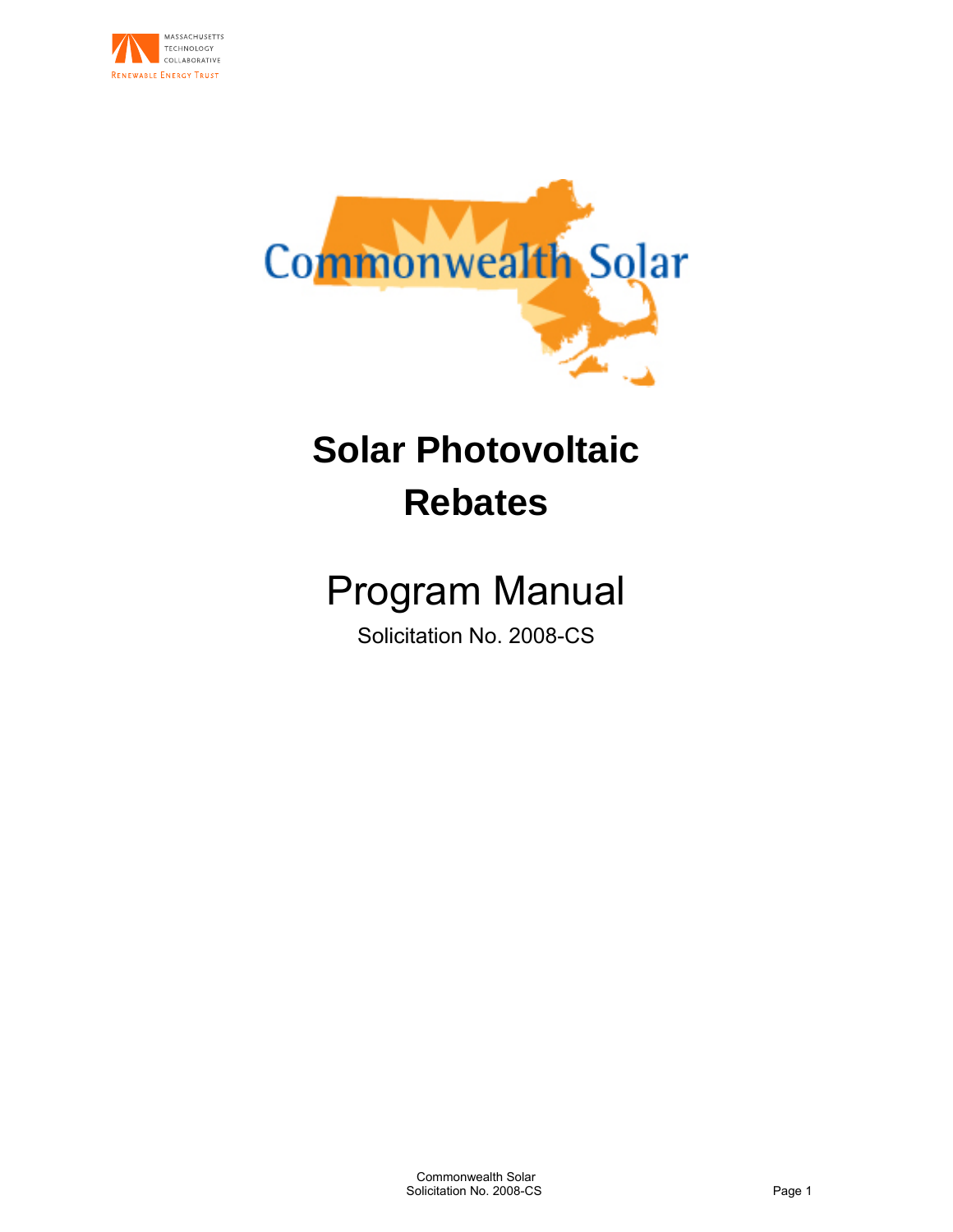



# **Table of Contents**

| 1.1.         |  |
|--------------|--|
| 1.2.         |  |
| 1.3.         |  |
|              |  |
|              |  |
| 2.1.         |  |
| 2.2.         |  |
| 2.3.         |  |
| 2.4.         |  |
|              |  |
|              |  |
| 3.1.         |  |
| 3.2.         |  |
| 3.3.         |  |
| 3.4.         |  |
| 3.5.         |  |
|              |  |
|              |  |
| 4.1.         |  |
| 4.2.         |  |
| 4.3.         |  |
| 4.4.         |  |
| 4.5.         |  |
| 4.6.         |  |
| 4.7.         |  |
|              |  |
| 5.1.         |  |
| 5.2.         |  |
| 5.3.         |  |
|              |  |
| 5.4.<br>5.6. |  |
| 5.7.         |  |
|              |  |
| 5.8.         |  |
| 5.9.         |  |
| 5.10.        |  |
| 5.11.        |  |
|              |  |
| 6.1.         |  |
| 6.2.         |  |
| 6.3.         |  |
| 6.4.         |  |
| 6.5.         |  |
|              |  |

Attachments to this Program Manual are available as separate documents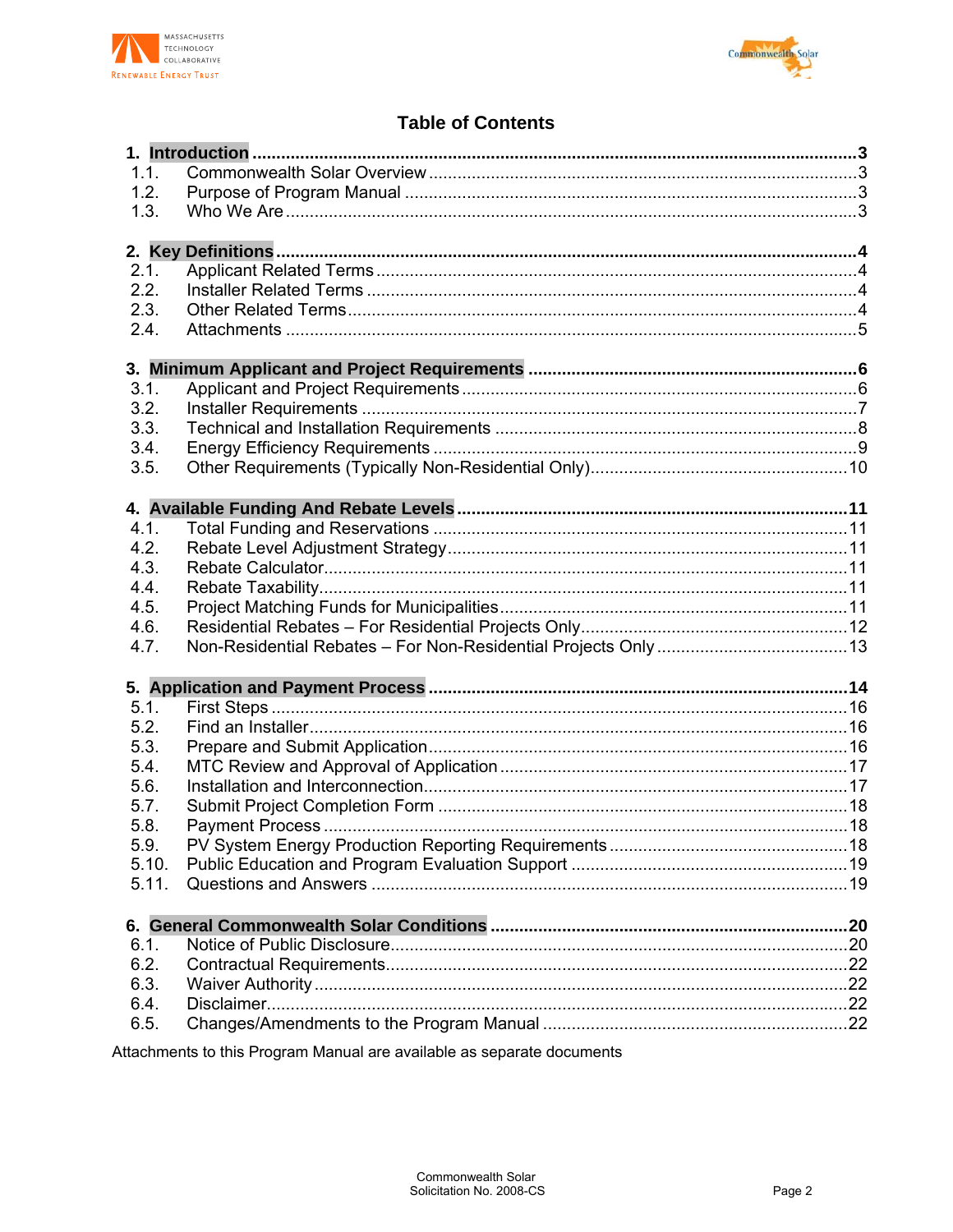



# *1. Introduction*

## **1.1. Commonwealth Solar Overview**

Commonwealth Solar provides rebates through a non-competitive application process for the installation of photovoltaic (PV) projects at residential, commercial, industrial, institutional, and public facilities. The Applicant (and project site) must be a customer of a Massachusetts investor-owned electric distribution utility. The rebates are based on the size and other characteristics of the PV project.

The Commonwealth of Massachusetts is reserving \$68 million over the next four years (2008 through 2011) from existing ratepayer funds to support Commonwealth Solar. The Massachusetts Technology Collaborative (MTC) will set aside \$10 million per year from the Renewable Energy Trust, in partnership with the Massachusetts Division of Energy Resources (DOER), which will reserve \$28 million from the Alternative Compliance Payment Fund established under the Renewable Portfolio Standard program.

## **1.2. Purpose of Program Manual**

The purpose of this Program Manual is to assist the potential applicants and their installers with the entire process for receiving a rebate for a PV project from Commonwealth Solar. This manual describes the available funding, rebate levels, application process, and payment process. As the program develops over time, this Program Manual will be updated to reflect the current offerings. Please note that there are sections of this manual which apply exclusively to residential projects and others that apply only to nonresidential projects.

#### **1.3. Who We Are**

#### *The Massachusetts Technology Collaborative*

MTC is an independent economic development agency chartered by the Commonwealth to serve as a catalyst for increasing the state's innovation economy. MTC brings together leaders from industry, academia, and government to advance technology-based solutions that lead to economic growth and a cleaner environment. For more information, visit www.masstech.org.

#### *The Renewable Energy Trust*

The Trust, which is administered by MTC, was created by the Electric Utility Restructuring Act of 1997 in order to increase the supply and demand for green electricity while expanding economic activity in the state's renewable energy industry. For more information, visit www.masstech.org/renewableenergy.

#### *The Massachusetts Division of Energy Resources*

MTC is administering Commonwealth Solar in coordination with DOER, which reports to the Executive Office of Energy and Environmental Affairs. DOER implements energy policies that ensure an adequate supply of reliable, affordable and clean energy for the businesses and residents of Massachusetts. DOER implements the state's Renewable Energy Portfolio Standard (RPS) program which mandates that a growing portion of our electric energy comes from new renewable generation. For more information, visit www.mass.gov/doer.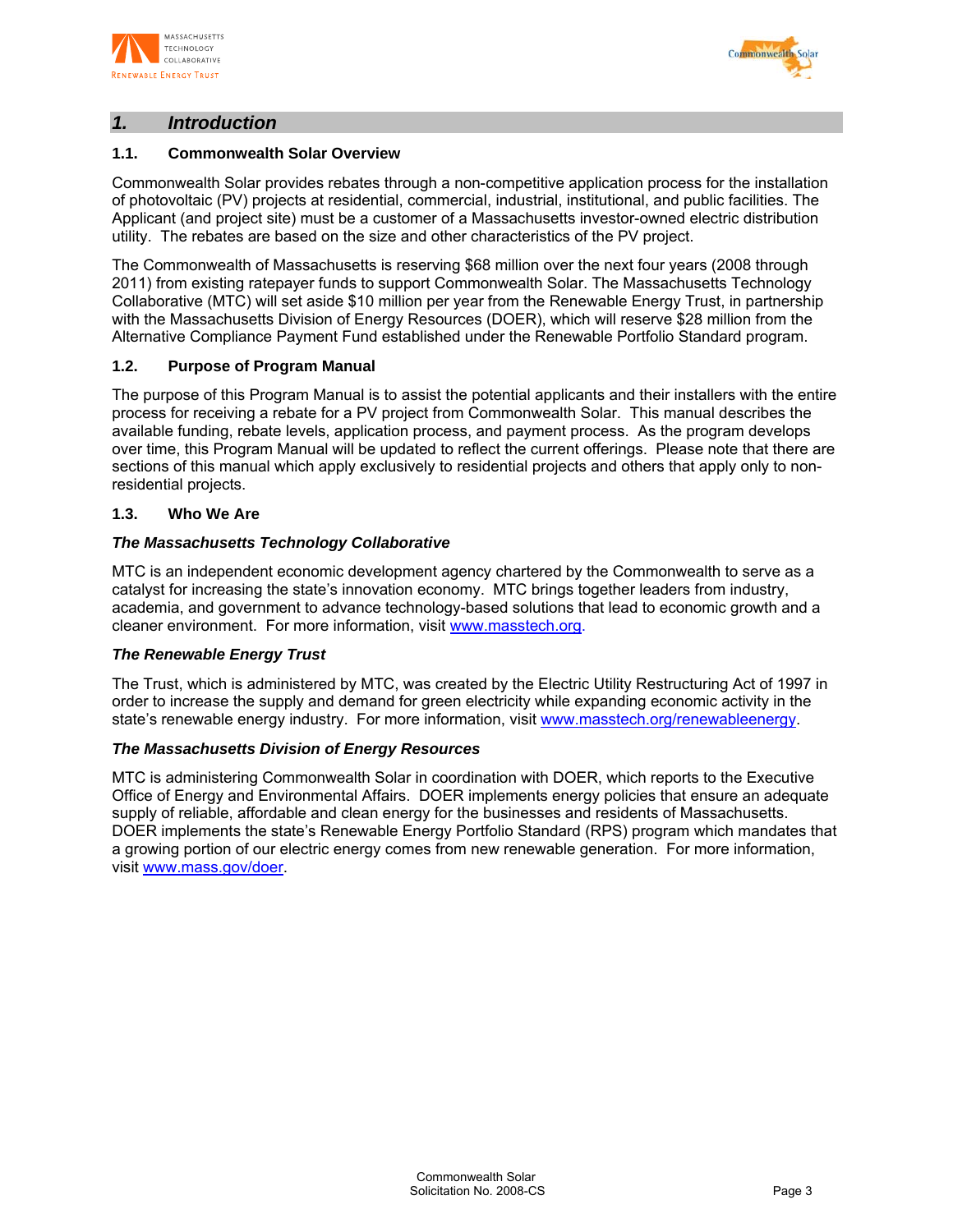



# *2. Key Definitions*

The following are definitions or references for key terms frequently used in the Program Manual.

# **2.1. Applicant Related Terms**

| Applicant                | An individual or entity that submits an application to MTC for a Commonwealth<br>Solar rebate but has not yet been awarded a rebate.                                                                                                  |
|--------------------------|---------------------------------------------------------------------------------------------------------------------------------------------------------------------------------------------------------------------------------------|
| <b>Applicant Entity</b>  | A parent company or parent organization and all of its subsidiaries are<br>considered a single Applicant Entity. Public entities, at the sole discretion of the<br>MTC, may be exempt from the definition of single Applicant Entity. |
| <b>Awarded Applicant</b> | An Applicant that has received a Rebate Award but has not yet reached PV<br>Project Completion.                                                                                                                                       |
| <b>Rebate Recipient</b>  | An Applicant that has achieved PV Project Completion and has received a<br>Commonwealth Solar rebate from MTC.                                                                                                                        |
| <b>System Owner</b>      | The owner of the PV project that was supported by Commonwealth Solar. This<br>may or may not be the Rebate Recipient.                                                                                                                 |

# **2.2. Installer Related Terms**

| <b>Installer</b>        | The PV project Installer is defined as the primary entity responsible for the PV<br>project installation for the Applicant. The Installer is typically directly responsible<br>for turnkey project management and installation work. However, the entity<br>responsible for overall project management and installation is not required to<br>actually (or physically) install the project and, for example, could be responsible<br>for turnkey project management and sub-contracting the installation work to<br>another entity or entities. The Installer also could be a third-party owner that has<br>a Turnkey Contract involving a power purchase agreement and other<br>arrangements with the Applicant or project host and a separate contract with<br>another Installer for installation work. |
|-------------------------|-----------------------------------------------------------------------------------------------------------------------------------------------------------------------------------------------------------------------------------------------------------------------------------------------------------------------------------------------------------------------------------------------------------------------------------------------------------------------------------------------------------------------------------------------------------------------------------------------------------------------------------------------------------------------------------------------------------------------------------------------------------------------------------------------------------|
| <b>Installer Entity</b> | A parent company or parent organization and all of its subsidiaries are<br>considered a single Installer Entity.                                                                                                                                                                                                                                                                                                                                                                                                                                                                                                                                                                                                                                                                                          |

## **2.3. Other Related Terms**

| <b>Alternative Compliance</b><br><b>Payment Fund</b> | Electric retail suppliers in Massachusetts who are unable to purchase sufficient<br>renewable energy certificates to meet their obligation under the state's<br>Renewable Energy Portfolio Standard (RPS) program must comply with the<br>program by providing Alternative Compliance Payments to the MTC. These<br>payments are segregated from the Renewable Energy Trust Fund into the<br>Alternative Compliance Payment Fund and are controlled by DOER.                                                        |
|------------------------------------------------------|---------------------------------------------------------------------------------------------------------------------------------------------------------------------------------------------------------------------------------------------------------------------------------------------------------------------------------------------------------------------------------------------------------------------------------------------------------------------------------------------------------------------|
| <b>Process Queue</b>                                 | The order in which MTC will award complete applications for purposes of<br>allocating Commonwealth Solar funding.                                                                                                                                                                                                                                                                                                                                                                                                   |
| <b>PV Project Completion</b>                         | PV Project Completion is defined as a PV project that has been installed and<br>interconnected to the utility's network consistent with all Commonwealth Solar<br>requirements including submission of all relevant back-up documentation to<br>MTC. The required back-up documentation includes: electric utility<br>interconnection approval, paid invoices or equivalent, and, if applicable,<br>evidence that energy efficiency requirements have been fulfilled and that<br>automated reporting is functional. |
| <b>Rebate Award</b>                                  | A commitment to provide the Applicant with a cash rebate upon achieving PV<br>Project Completion. A Rebate Award is the notification of a future payment.                                                                                                                                                                                                                                                                                                                                                           |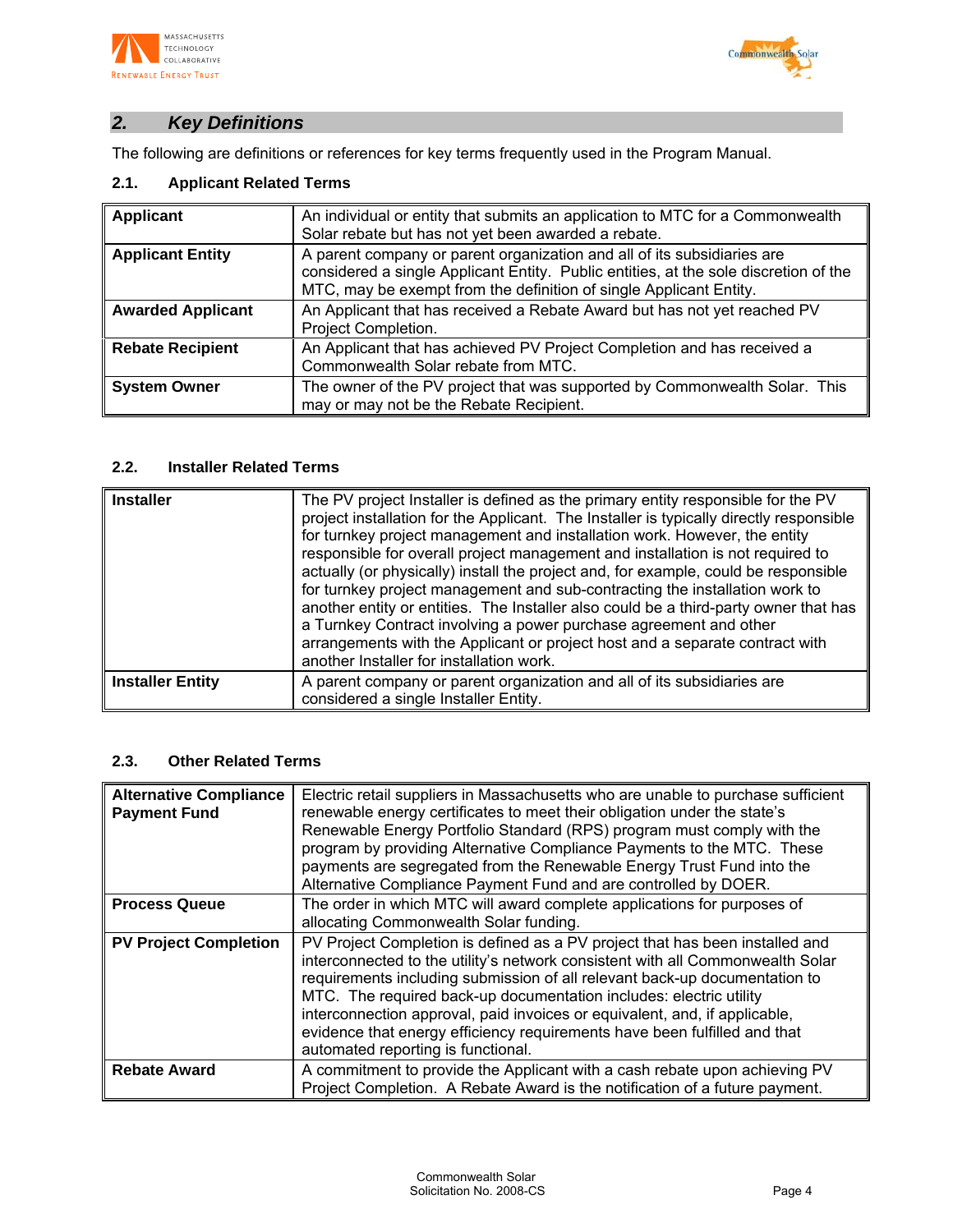



| preparation, permitting and interconnection support, rebate project completion<br>paperwork, training, operations and maintenance, and compliance with all<br>applicable state and local laws, and Commonwealth Solar requirements,<br>including without limitation the Minimum Technical Requirements, Minimum<br>Insurance Requirements, and prevailing wage requirement, if applicable. The<br>project. | <b>Turnkey Contract</b> | A Turnkey Contract should identify a project manager, and include rebate<br>application preparation, equipment procurement and installation, site<br>Turnkey Contract should include a budget that identifies key project components<br>and a timeline (with a corresponding payment schedule) for installation of the PV |
|------------------------------------------------------------------------------------------------------------------------------------------------------------------------------------------------------------------------------------------------------------------------------------------------------------------------------------------------------------------------------------------------------------|-------------------------|---------------------------------------------------------------------------------------------------------------------------------------------------------------------------------------------------------------------------------------------------------------------------------------------------------------------------|
|------------------------------------------------------------------------------------------------------------------------------------------------------------------------------------------------------------------------------------------------------------------------------------------------------------------------------------------------------------------------------------------------------------|-------------------------|---------------------------------------------------------------------------------------------------------------------------------------------------------------------------------------------------------------------------------------------------------------------------------------------------------------------------|

# **2.4. Attachments**

| <b>Application and</b>       | Attachment A-1: Residential Application                      |
|------------------------------|--------------------------------------------------------------|
| <b>Instructions</b>          | Attachment A-2: Non-Residential Application                  |
| <b>Sample Participant's</b>  | Attachment B                                                 |
| <b>Agreement</b>             |                                                              |
| <b>Minimum Insurance</b>     | Attachment C                                                 |
| <b>Requirements</b>          |                                                              |
| <b>Minimum Technical</b>     | Attachment D                                                 |
| <b>Requirements</b>          |                                                              |
| <b>One-Time Turnkey</b>      | <b>Attachment E</b>                                          |
| <b>Contract and</b>          |                                                              |
| <b>Insurance Exemption</b>   |                                                              |
| for Licensed                 |                                                              |
| <b>Electricians Minimum</b>  |                                                              |
| <b>Requirements</b>          |                                                              |
| <b>PV Project Production</b> | Attachment F-1: PV Project Production Estimator Instructions |
| <b>Estimator</b>             | Attachment F-2: PV Project Production Estimator              |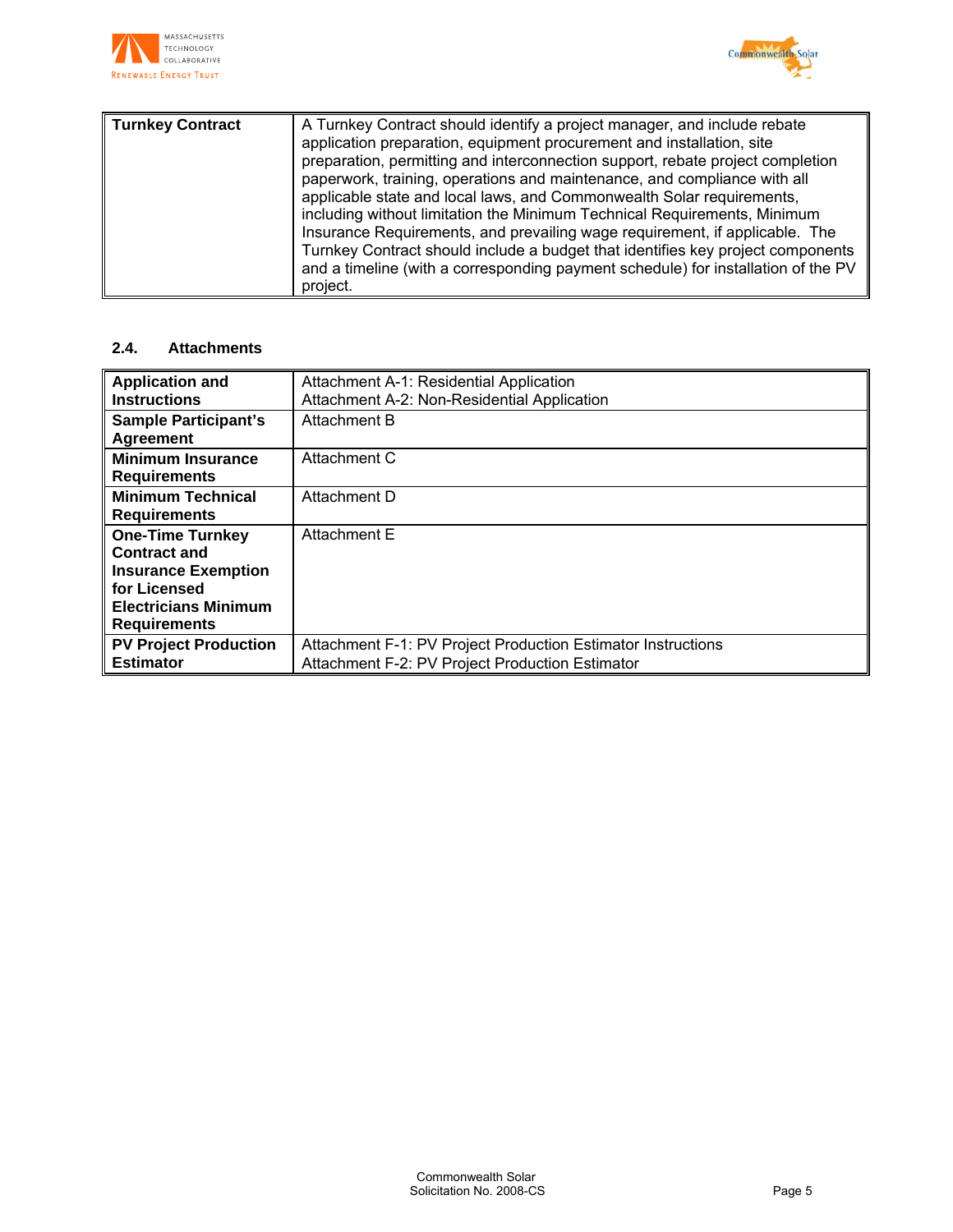



# *3. Minimum Applicant and Project Requirements*

# **3.1. Applicant and Project Requirements**

| <b>Eligible Applicants</b>                                            | The Applicant must be the electricity end user and customer on record of a<br>Massachusetts investor-owned electric utility, thereby a contributor to the Trust.<br>Except as set forth below, the Applicant must also be the future owner of the PV<br>project and consumer of the electricity generated by the proposed PV project.<br>For information on areas served by investor-owned electric distribution<br>companies:<br>www.masstech.org/RenewableEnergy/green buildings/ElectricUtilityMap.pdf                                                                                                                     |  |
|-----------------------------------------------------------------------|-------------------------------------------------------------------------------------------------------------------------------------------------------------------------------------------------------------------------------------------------------------------------------------------------------------------------------------------------------------------------------------------------------------------------------------------------------------------------------------------------------------------------------------------------------------------------------------------------------------------------------|--|
|                                                                       | For PV projects attached to a building or structure, the Applicant must be the<br>sole owner of that building or structure or be authorized by the owner(s) to make<br>the necessary modifications to the building to install the proposed PV project.                                                                                                                                                                                                                                                                                                                                                                        |  |
|                                                                       | Two exceptions:                                                                                                                                                                                                                                                                                                                                                                                                                                                                                                                                                                                                               |  |
|                                                                       | For new construction or major renovation projects, the real estate<br>$\bullet$<br>developer can be the Applicant whether they intend to own or sell the<br>building or structure where the PV project will be located.                                                                                                                                                                                                                                                                                                                                                                                                       |  |
|                                                                       | For PV projects involving a third-party owner, the Applicant does not need<br>$\bullet$<br>to be the owner of the PV project, but must still be the consumer of<br>electricity generated by the project.                                                                                                                                                                                                                                                                                                                                                                                                                      |  |
| <b>PV Project Location</b><br>and Building Type                       | The PV project must be located in Massachusetts within the service territory of<br>an investor-owned electric distribution company. The building or facility utilizing<br>the power generated by the PV project must be grid-connected. All types of<br>facilities and buildings are eligible.                                                                                                                                                                                                                                                                                                                                |  |
| <b>Minimum Project Size</b>                                           | The minimum project size per application is 1 kW ( $dcSTC$ ).                                                                                                                                                                                                                                                                                                                                                                                                                                                                                                                                                                 |  |
| <b>Non-Residential Status</b>                                         | To qualify as a non-residential Applicant, Applicants must either: 1) have a non-<br>residential electricity account, or 2) provide evidence of non-residential status<br>(e.g., farms that file under Chapter 61A and condo common areas could qualify<br>as non-residential), and demonstrate that 50% or more of the electricity<br>produced by the PV system will be used by a non-residential operation.                                                                                                                                                                                                                 |  |
| <b>Residential Status</b>                                             | To qualify for residential status, the Applicant must have a residential electricity<br>account.                                                                                                                                                                                                                                                                                                                                                                                                                                                                                                                              |  |
| <b>Application Submittal</b><br>Limits                                | Rebate Recipients may apply for a one-time expansion to each individual PV<br>project for a total of two applications per electric utility meter subject to all other<br>caps and conditions.                                                                                                                                                                                                                                                                                                                                                                                                                                 |  |
| <b>Existing MTC Grantees</b>                                          | If you have received an award through another MTC program for your proposed<br>project, you may still be eligible for a Commonwealth Solar rebate. Check with<br>MTC to find out whether you are eligible to apply for funding through<br>Commonwealth Solar and, if so, at what level.                                                                                                                                                                                                                                                                                                                                       |  |
| <b>Behind the Meter and</b><br>50% Onsite Usage<br><b>Requirement</b> | The PV project must be a behind-the-meter project. The Applicant must<br>demonstrate that 50% or more of the renewable energy produced by the<br>renewable system funded by MTC will be used behind-the-meter based on<br>annual production and usage estimates. For example, the behind-the-meter<br>electricity consumption must be greater than or equal to 50% of the estimated<br>annual production of the renewable system. All applications for retrofits must<br>demonstrate 50% behind-the-meter usage with existing energy bills. Only new<br>construction projects may use energy modeling or similar estimates to |  |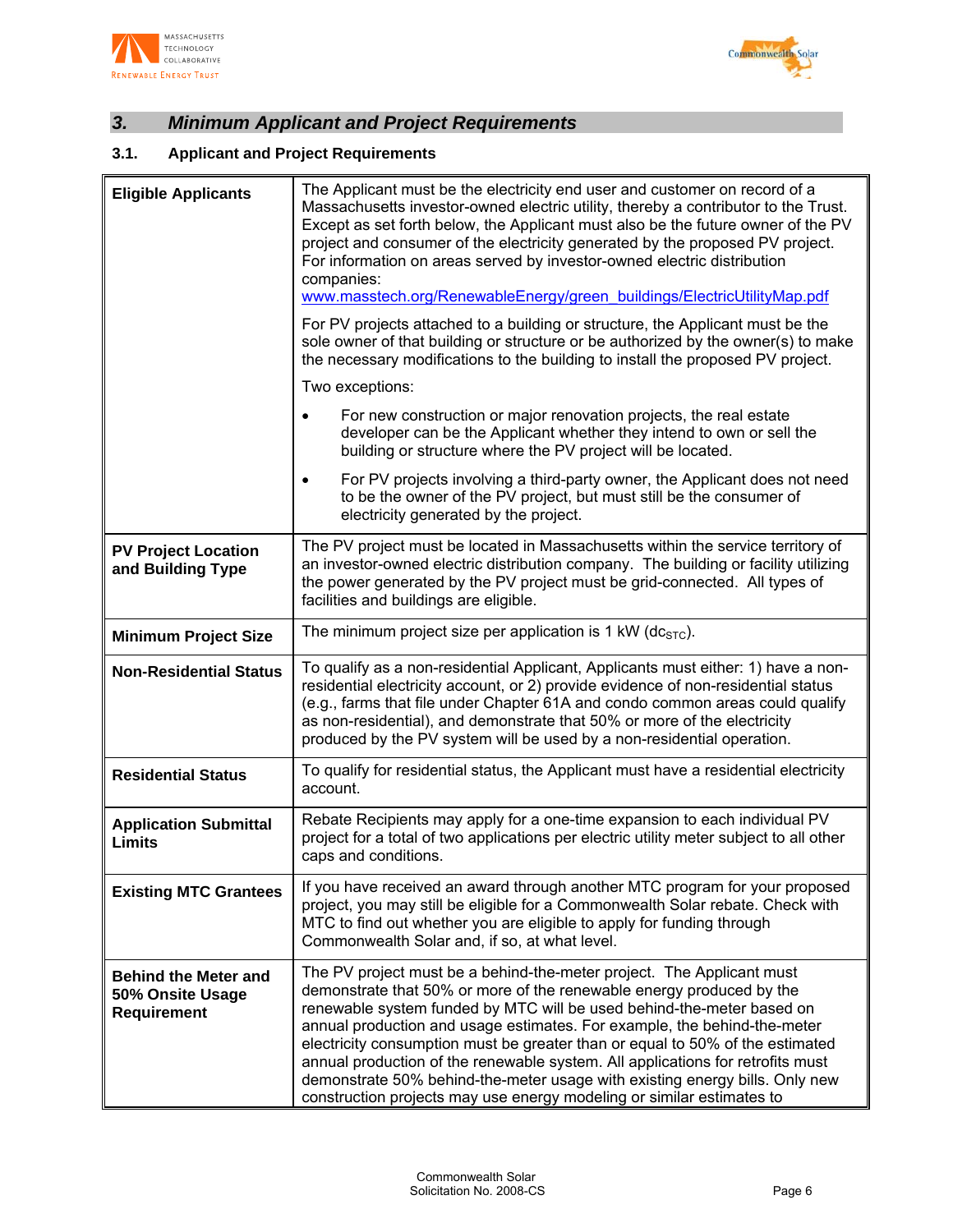



demonstrate compliance with this requirement.

# **3.2. Installer Requirements**

| <b>Turnkey Contract</b><br><b>Between Applicant and</b><br><b>Primary Installer</b>                                                                | All Applicants must have a Turnkey Contract with their Installer for a PV project.                                                                                                                                                                                                                                                                                                                                                                                                                                                                                                                                                                                                |
|----------------------------------------------------------------------------------------------------------------------------------------------------|-----------------------------------------------------------------------------------------------------------------------------------------------------------------------------------------------------------------------------------------------------------------------------------------------------------------------------------------------------------------------------------------------------------------------------------------------------------------------------------------------------------------------------------------------------------------------------------------------------------------------------------------------------------------------------------|
| <b>First Time Installers:</b><br>"Crawl Before You<br><b>Walk Policy"</b>                                                                          | All first-time Installers are subject to MTC's "Crawl Before You Walk Policy",<br>which limits first-time Installers to involvement with a single Rebate Award. MTC<br>will not accept any additional applications involving a first-time Installer (nor<br>should the first timers actively market to new customers or submit additional<br>applications) until the first project has been completed and passed an inspection<br>by an MTC-designated auditor. MTC, at its sole discretion, may grant a waiver<br>for Installers that can demonstrate that they have successfully installed at least<br>10 PV projects in another state with similar requirements and standards. |
| <b>Minimum Insurance</b><br><b>Requirements</b>                                                                                                    | All Installers must comply with the Minimum Insurance Requirements in<br>Attachment C.                                                                                                                                                                                                                                                                                                                                                                                                                                                                                                                                                                                            |
| <b>North American Board</b><br>of Certified Energy<br><b>Practitioners</b><br><b>Certification</b>                                                 | It is recommended, but not required, that Installers or their subcontractors obtain<br>or seek to obtain North American Board of Certified Energy Practitioners<br>(NABCEP) PV Installer certification, if they have not already done so. For more<br>information: http://www.nabcep.org/                                                                                                                                                                                                                                                                                                                                                                                         |
| <b>Cap on Outstanding</b><br><b>Awards For Each</b>                                                                                                | MTC will not process new applications involving an Installer Entity that will result<br>in that Installer Entity's involvement in:                                                                                                                                                                                                                                                                                                                                                                                                                                                                                                                                                |
| <b>Installer Entity</b>                                                                                                                            | more than \$1,200,000 in Commonwealth Solar Rebate Awards for PV<br>$\bullet$<br>projects that have not reached Project Completion, or                                                                                                                                                                                                                                                                                                                                                                                                                                                                                                                                            |
|                                                                                                                                                    | more than \$400,000 in Commonwealth Solar Rebate Awards for residential<br>$\bullet$<br>PV projects that have not reached project completion.                                                                                                                                                                                                                                                                                                                                                                                                                                                                                                                                     |
|                                                                                                                                                    | Accordingly, these related applications will not be placed into the Process<br>Queue.                                                                                                                                                                                                                                                                                                                                                                                                                                                                                                                                                                                             |
|                                                                                                                                                    | Work that the Installer Entity is doing as the primary Installer or subcontractor is<br>considered "involvement" and applies toward calculation of this cap. MTC, at its<br>sole discretion, will determine the applicability of the cap to an Installer in the<br>event of a dispute.                                                                                                                                                                                                                                                                                                                                                                                            |
| <b>One-Time Turnkey</b><br><b>Contract and</b><br><b>Insurance Exemption</b><br>for Licensed<br><b>Electricians Minimum</b><br><b>Requirements</b> | To qualify for the One-Time Contract and Insurance Exemption for Licensed<br>Electrician Home Installations, an electrician must meet the minimum<br>requirements in Attachment E.                                                                                                                                                                                                                                                                                                                                                                                                                                                                                                |
| <b>Existing MTC Service</b><br><b>Providers</b>                                                                                                    | Entities providing services directly to MTC through a Master Agreement for<br>Services and associated Work Orders are not eligible to receive funding under<br>Commonwealth Solar either as an Applicant or as an Installer.                                                                                                                                                                                                                                                                                                                                                                                                                                                      |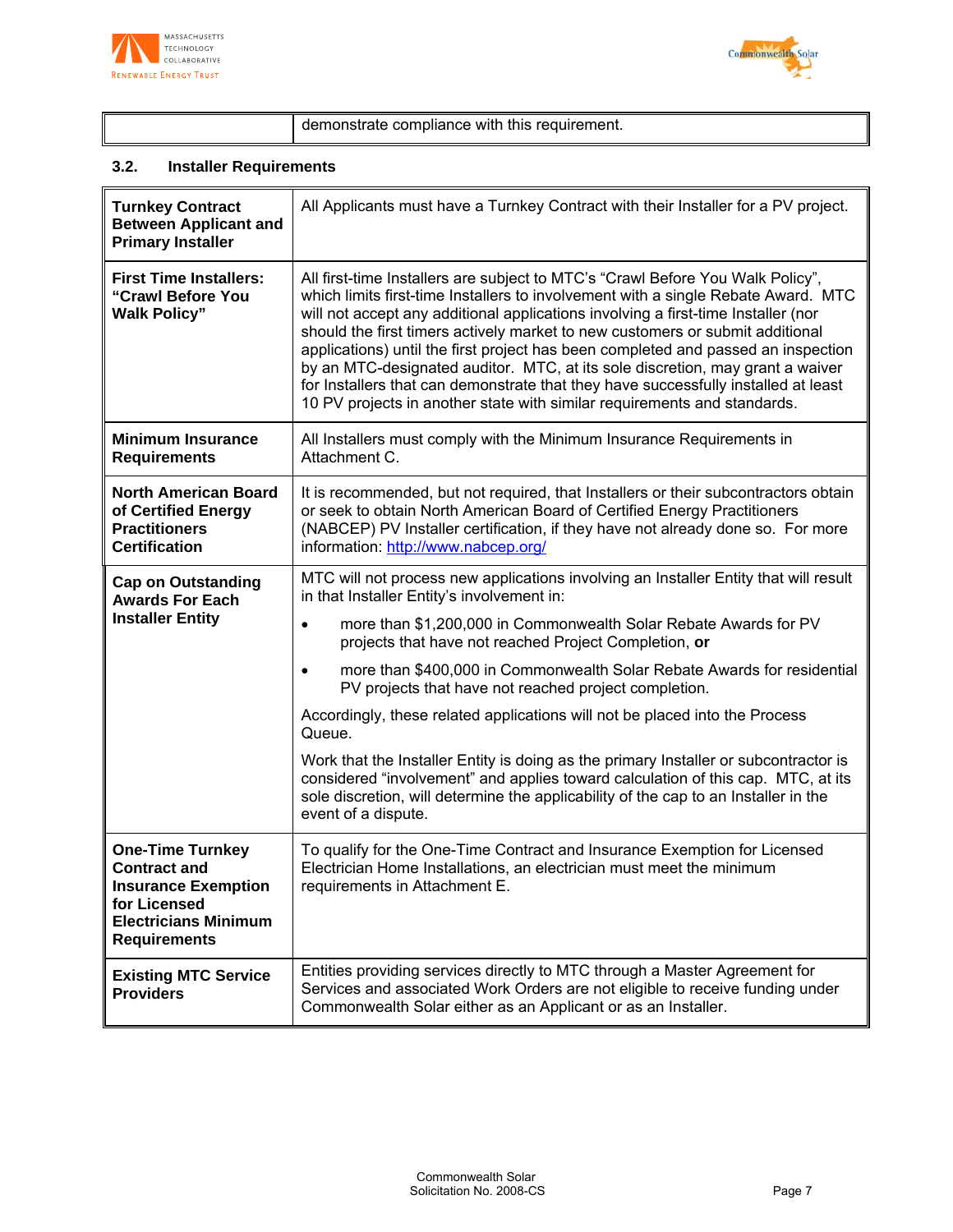



# **3.3. Technical and Installation Requirements**

| <b>Minimum Technical</b><br><b>Requirements</b>    | All installations must comply with the Minimum Technical Requirements in<br>Attachment D, one requirement of which is that PV project electrical work must<br>be performed by a Massachusetts licensed electrical professional. All<br>installations must be done in compliance with local, state, and federal laws and<br>codes, and all projects qualifying for a rebate based on a system size of over 10<br>kW (dc) must install a Data Acquisition System (DAS).<br>For more information: http://www.masstech.org/solar/Attachment D.pdf |  |
|----------------------------------------------------|-----------------------------------------------------------------------------------------------------------------------------------------------------------------------------------------------------------------------------------------------------------------------------------------------------------------------------------------------------------------------------------------------------------------------------------------------------------------------------------------------------------------------------------------------|--|
| <b>Eligible PV and Related</b><br><b>Equipment</b> | All installations must use solar photovoltaic technology, which is defined as cells<br>or solar photovoltaic arrays that convert energy from the sun into electricity.<br>Building integrated installations are eligible assuming all other requirements are<br>met.                                                                                                                                                                                                                                                                          |  |
|                                                    | Installations must be grid connected and use module, inverter, and metering<br>equipment compliant with the Minimum Technical Requirements (Attachment D).                                                                                                                                                                                                                                                                                                                                                                                    |  |
|                                                    | There is one exception:                                                                                                                                                                                                                                                                                                                                                                                                                                                                                                                       |  |
|                                                    | Fixed off-grid PV applications that are permanently located on the same<br>contiguous property of an eligible non-residential grid-connected Applicant<br>and facility are eligible for rebates of up to 10 kW (dc) per project.                                                                                                                                                                                                                                                                                                              |  |
|                                                    | Portable systems are not eligible for Commonwealth Solar rebates.                                                                                                                                                                                                                                                                                                                                                                                                                                                                             |  |
| <b>Project Timeframe</b>                           | In order to qualify for payment, applications must be approved by MTC prior to<br>installation. Rebate funds may not be used to reimburse or write down costs<br>incurred prior to Applicant's receipt of a confirmation letter for their Rebate<br>Award and execution of the Participant's Agreement.                                                                                                                                                                                                                                       |  |
|                                                    | PV projects that do not achieve Project Completion within one year of the date of<br>the Rebate Award will result in automatic forfeiture of the award.                                                                                                                                                                                                                                                                                                                                                                                       |  |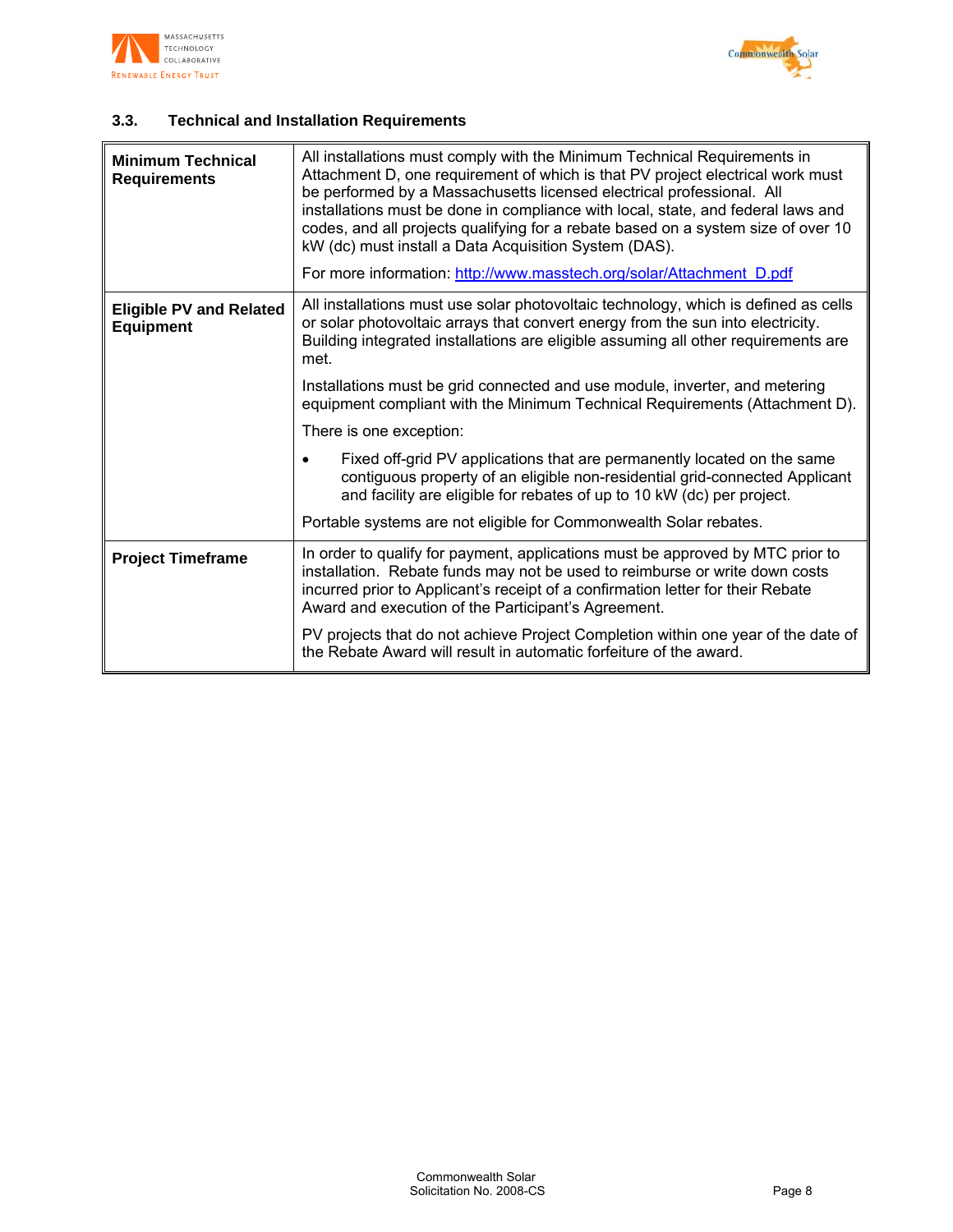



# **3.4. Energy Efficiency Requirements**

| <b>Minimum Energy</b><br><b>Efficiency Requirement</b> | $\bullet$ | <b>Residential.</b> Prior to receiving the rebate payment from MTC, rebate<br>Applicants must either: 1) have an energy audit performed on all structures<br>on their property, or 2) be able to demonstrate that an energy audit has<br>been performed within the past six years by a utility or Cape Light Compact<br>efficiency program, certified energy manager (CEM), or professional<br>engineer (PE). Supporting documentation must be provided to MTC. MTC<br>strongly recommends, but does not require, that residential Applicants<br>perform any feasible measures recommended by such audits. |
|--------------------------------------------------------|-----------|------------------------------------------------------------------------------------------------------------------------------------------------------------------------------------------------------------------------------------------------------------------------------------------------------------------------------------------------------------------------------------------------------------------------------------------------------------------------------------------------------------------------------------------------------------------------------------------------------------|
|                                                        | ٠         | Non-Residential less than 100 kW (dc). Prior to receiving payment from<br>MTC, rebate Applicants must:                                                                                                                                                                                                                                                                                                                                                                                                                                                                                                     |
|                                                        |           | 1. Either: 1) have an energy audit performed on all structures on their<br>property, or 2) be able to demonstrate that an energy audit has been<br>performed within the past six years by a utility or Cape Light Compact<br>efficiency program, certified energy manager (CEM), or professional<br>engineer (PE), and                                                                                                                                                                                                                                                                                     |
|                                                        |           | 2. Provide evidence that they have joined the Energy Star Partnership<br>and are committed to "continuous improvement of energy efficiency".<br>In addition to attaching a letter of commitment to the application,<br>Applicants are encouraged, but not required, to complete and attach<br>an EPA Energy Rating for the facility. For more information:<br>http://www.energystar.gov/index.cfm?c=business.bus commit                                                                                                                                                                                    |
|                                                        |           | 3.<br>Provide supporting documentation to MTC. MTC strongly<br>recommends, but does not require, that non-residential Applicants<br>(less than 100 kW (dc) perform any feasible measures recommended<br>by such audits.                                                                                                                                                                                                                                                                                                                                                                                    |
|                                                        | ٠         | Non-Residential 100 kW (dc) and greater. Prior to receiving payment<br>from MTC, rebate Applicants must:                                                                                                                                                                                                                                                                                                                                                                                                                                                                                                   |
|                                                        |           | 1. Either: 1) have an energy audit performed on all structures on their<br>property, or 2) be able to demonstrate that an energy audit has been<br>performed within the past six years by a utility or Cape Light Compact<br>efficiency program, certified energy manager (CEM), or professional<br>engineer (PE), and                                                                                                                                                                                                                                                                                     |
|                                                        |           | 2. Provide evidence that they have joined the Energy Star Partnership<br>and are committed to "continuous improvement of energy efficiency".<br>In addition to attaching a letter of commitment to the application,<br>Applicants are encouraged, but not required, to complete and attach<br>an EPA Energy Rating for the facility. For more information:<br>http://www.energystar.gov/index.cfm?c=business.bus_commit, and                                                                                                                                                                               |
|                                                        |           | 3.<br>Provide documentation of measures taken in response to the audit<br>recommendations, and, if applicable, explain why certain<br>recommendations were not undertaken. Acceptable reasons may<br>include aesthetic considerations, interference with future renovation<br>plans, payback period too long, etc. Applicants must submit copies of<br>utility energy-efficiency applications, audits, and/or copies of paid<br>invoices to demonstrate implementation of the efficiency<br>recommendations.                                                                                               |
|                                                        |           |                                                                                                                                                                                                                                                                                                                                                                                                                                                                                                                                                                                                            |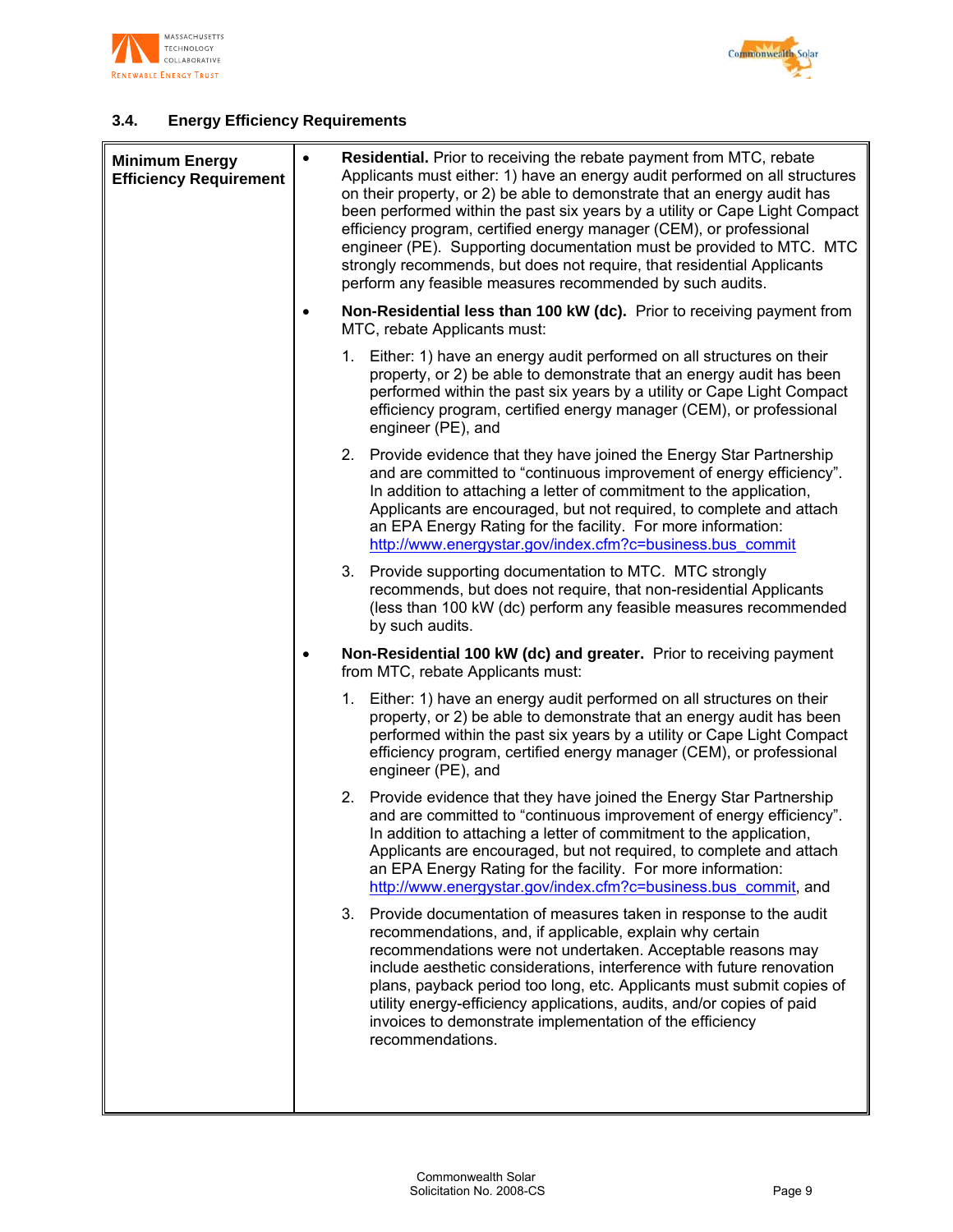



|                                              | Exception for Recent Construction and New Construction:                                                                                                                                                                                                                                                       |  |  |
|----------------------------------------------|---------------------------------------------------------------------------------------------------------------------------------------------------------------------------------------------------------------------------------------------------------------------------------------------------------------|--|--|
|                                              | Low-rise buildings (including residences) that can demonstrate that they<br>$\bullet$<br>have been constructed within the last six years. Partial renovations or<br>additions do not qualify for this exception.                                                                                              |  |  |
|                                              | MTC, at its sole discretion, reserves the right to waive the minimum energy<br>efficiency requirement for projects where it can be demonstrated that the<br>requirement would: 1) not cost-effectively improve the overall energy efficiency<br>of the building(s), or 2) pose undue burden on the Applicant. |  |  |
| <b>Energy Efficiency</b><br><b>Resources</b> | For more information on energy efficiency audits and programs, Applicants<br>should visit their investor-owned utilities website, or MassSAVE (which is geared<br>towards residential customers):                                                                                                             |  |  |
|                                              | MassSAVE (for residential customers):<br>$\bullet$<br>http://www.masssave.com/                                                                                                                                                                                                                                |  |  |
|                                              | Cape Light Compact:<br>$\bullet$<br>http://www.capelightcompact.org/doc.ccml?13                                                                                                                                                                                                                               |  |  |
|                                              | NSTAR:<br>$\bullet$<br>http://www.nstaronline.com/business/                                                                                                                                                                                                                                                   |  |  |
|                                              | <b>National Grid:</b><br>$\bullet$<br>http://www.nationalgridus.com/masselectric/business/index.asp                                                                                                                                                                                                           |  |  |
|                                              | <b>Western Massachusetts Electric:</b><br>$\bullet$<br>http://www.wmeco.com/business/default.aspx                                                                                                                                                                                                             |  |  |
|                                              | Unitil:<br>$\bullet$<br>http://services.unitil.com/fge/bus cus info.asp                                                                                                                                                                                                                                       |  |  |

# **3.5. Other Requirements (Typically Non-Residential Only)**

| <b>Public Procurement</b><br><b>Compliance</b><br>(Massachusetts public<br>entities only) | Massachusetts public entities seeking a Commonwealth Solar rebate must<br>demonstrate compliance with Massachusetts Public Procurement Law. For<br>more information: http://www.mass.gov/ig/                                                                                                                                                                                                                                                                                                                                                                                                                                                                                                                                                                                                                                                                                                                                                                                            |
|-------------------------------------------------------------------------------------------|-----------------------------------------------------------------------------------------------------------------------------------------------------------------------------------------------------------------------------------------------------------------------------------------------------------------------------------------------------------------------------------------------------------------------------------------------------------------------------------------------------------------------------------------------------------------------------------------------------------------------------------------------------------------------------------------------------------------------------------------------------------------------------------------------------------------------------------------------------------------------------------------------------------------------------------------------------------------------------------------|
| <b>Prevailing Wage (For</b><br><b>Rebated Greater than</b><br>\$50,000)                   | Applications that seek more than \$50,000 from Commonwealth Solar must agree<br>that any and all installers pay prevailing wages for work performed on the<br>construction and installation of the PV project by covered labor classifications as<br>determined by the Division of Occupational Safety of the Massachusetts<br>Department of Labor and otherwise comply with the prevailing wage<br>requirements of Chapter 149 of the Massachusetts General Laws. The applicant<br>shall be responsible for ensuring that prevailing wages are paid for all aspects of<br>the installation of the PV project regardless of the percentage of actual costs that<br>are covered by the rebate. Prevailing wage rates must be incorporated into the<br>total cost submitted in the application. The Applicant shall collect, review, and<br>retain supporting documents, which shall be made available to MTC upon<br>request. For more information: http://www.mass.gov/dos/pw/index.htm |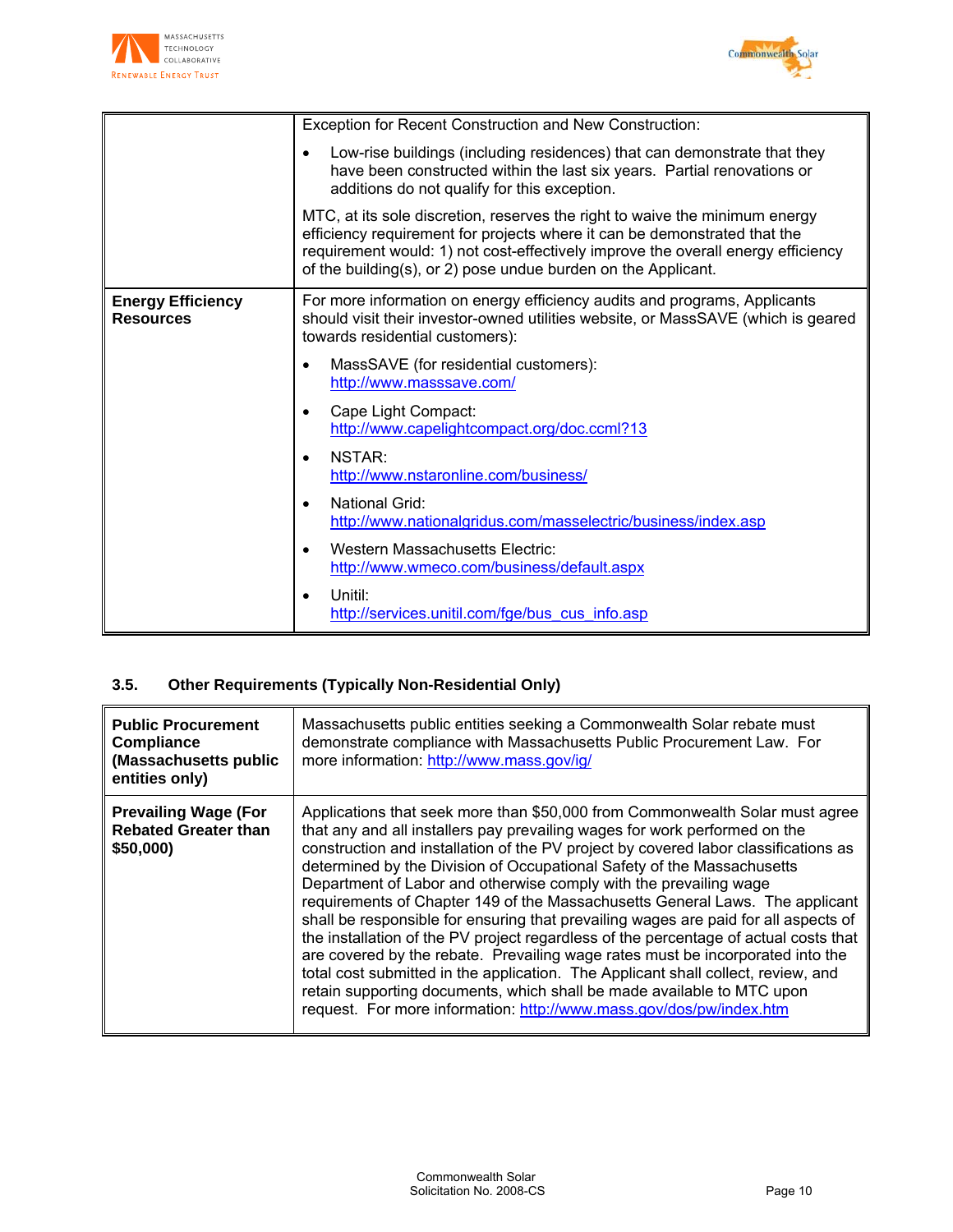



# *4. Available Funding And Rebate Levels*

## **4.1. Total Funding and Reservations**

The Commonwealth Solar budget is **\$68 million** over 4 years (2008 through 2011).

- **\$40 million** from the Renewable Energy Trust plus **\$28 million** from Alternative Compliance Payment Funds administered by the Massachusetts Division of Energy Resources.
- Of the total \$68 million, at least **\$16 million** will be reserved for PV projects on Massachusetts public buildings (as defined below), and at least **\$8 million** will be reserved for PV projects on residences.

#### **4.2. Rebate Level Adjustment Strategy**

The total funding will be segmented into blocks. The current strategy is to have the first two blocks last approximately 6 months each. The first block is \$8.5 million with a minimum of \$2 million reserved for public buildings and a minimum of \$1 million reserved for residences.

Before releasing each block, MTC and DOER, in consultation with other stakeholders, will make program adjustments to: 1) either slow or accelerate spending, and 2) address changes in the market and related policies. Program adjustments will be made to provide, in so much as it is possible, a predictable and steady incentive without interruption for the PV market through 2011. MTC and DOER reserve the right to make adjustments before the completion of a block.

#### **4.3. Rebate Calculator**

To determine the rebate for a PV project, MTC recommends using the Rebate Worksheet in Attachment A: Application Forms and Instructions.

#### **4.4. Rebate Taxability**

Rebates may be considered taxable income by the Internal Revenue Service. MTC is pursuing an exemption from taxation for residential customers from these rebates. However, until a ruling is received, all Applicants must provide their social security or tax identification number for tax reporting purposes and the issuance, where applicable of a Form 1099. This information will be kept strictly confidential and is not subject to the Public Disclosure provisions in Section 6 of this Program Manual.

#### **4.5. Project Matching Funds for Municipalities**

Municipal customers within eligible utility service territories are eligible to use the CLEAN ENERGY CHOICE ® program to provide matching funds in addition to Commonwealth Solar rebates. To find out more, visit the CLEAN ENERGY CHOICE ® website: http://www.masstech.org/CleanEnergyOrg/matching\_grants.htm

*The following section is exclusively for residential projects. If your PV project is non-residential, proceed directly to Section 4.7.*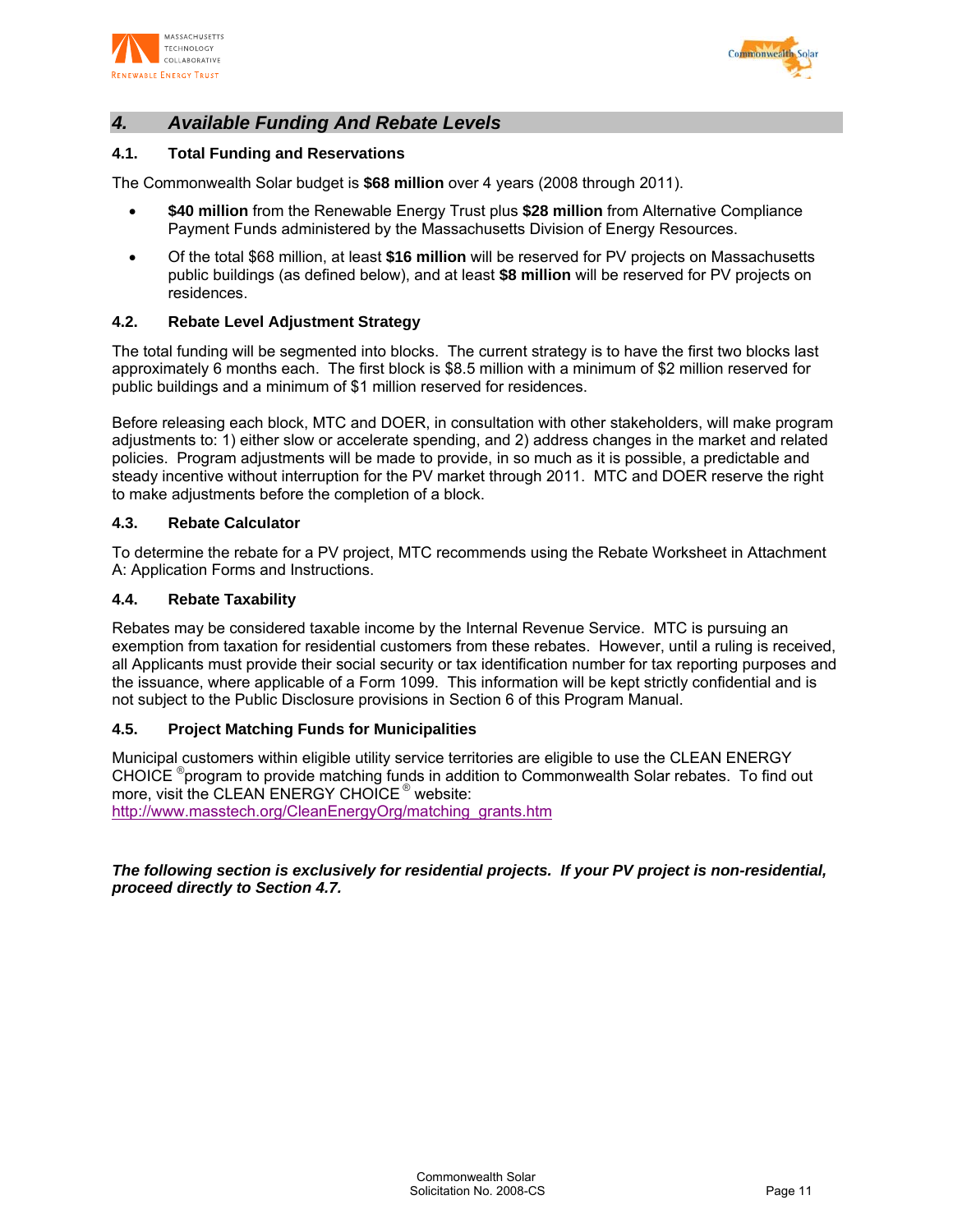



# **4.6. Residential Rebates – For Residential Projects Only**

Rebates for residential customers are capped at the lesser of:

- 100% of total installed costs, or
- A rebate based on a maximum size of 5 kW (dc) even if the system is larger.

The current rebate levels are:

| Residential Rebates (\$ per watt (dc))       |              |  |
|----------------------------------------------|--------------|--|
| <b>Base Incentive</b>                        | 2.00         |  |
| Massachusetts Company Components Adder       | 0.25         |  |
| Moderate Home Value Adder                    | 1.25         |  |
| Moderate Income Adder                        |              |  |
| $\leq$ \$91,552 (120% of MA median household | $-1.00$<br>S |  |
| income                                       |              |  |
| $\leq$ \$76,296 (MA median household income) | 2 OO         |  |

| <b>Rebate Adder</b>                    | <b>Requirements</b>                                                                                                                                                                                                                                                                                                                    |                            |  |  |
|----------------------------------------|----------------------------------------------------------------------------------------------------------------------------------------------------------------------------------------------------------------------------------------------------------------------------------------------------------------------------------------|----------------------------|--|--|
| <b>MA Company</b><br><b>Components</b> | To qualify for this adder, the Applicant must provide evidence that either the PV<br>modules or the inverter(s), or another significant component are manufactured by a<br>company with a significant Massachusetts presence as determined at the sole<br>discretion of MTC and DOER. Current companies and products on this list are: |                            |  |  |
|                                        | Evergreen Solar: modules<br><b>RWE Schott: modules</b><br>Satcon: inverters<br>Solectria Renewables: inverters                                                                                                                                                                                                                         |                            |  |  |
| <b>Moderate</b><br><b>Home Value</b>   | To qualify, the assessed home value (land and building) of the Applicant's primary<br>residence, as determined by the municipality, must be less than or equal to the<br>following for the appropriate county of residence:                                                                                                            |                            |  |  |
|                                        | County                                                                                                                                                                                                                                                                                                                                 | <b>Moderate Home Value</b> |  |  |
|                                        | Berkshire, Franklin, Hampden, and Hampshire                                                                                                                                                                                                                                                                                            | ≤ $$300,000$               |  |  |
|                                        | Bristol, Suffolk, and Worcester                                                                                                                                                                                                                                                                                                        | $\leq$ \$350,000           |  |  |
|                                        | Barnstable, Duke, Essex, Middlesex, Nantucket,<br>Norfolk, and Plymouth                                                                                                                                                                                                                                                                | ≤ \$400,000                |  |  |
| <b>Moderate</b><br><b>Income</b>       | Household income is the gross income (as defined by the IRS) received in the most<br>recent calendar year for which an IRS filing is available by all household members 18<br>years old and over, including household members not related to the householder and<br>other non-family household members.                                |                            |  |  |
|                                        | <b>Household Income Criteria</b>                                                                                                                                                                                                                                                                                                       | <b>Rebate Adder</b>        |  |  |
|                                        | $\leq$ \$76,296 (MA median household income)                                                                                                                                                                                                                                                                                           | \$2.00 per watt            |  |  |
|                                        | $\leq$ \$91,552 (120% of median household income)                                                                                                                                                                                                                                                                                      | \$1.00 per watt            |  |  |
|                                        | To qualify, the Applicant must consent to make household income data available to<br>an independent third party to verify eligibility. For more information:<br>http://scapartnering.com/masstech.php                                                                                                                                  |                            |  |  |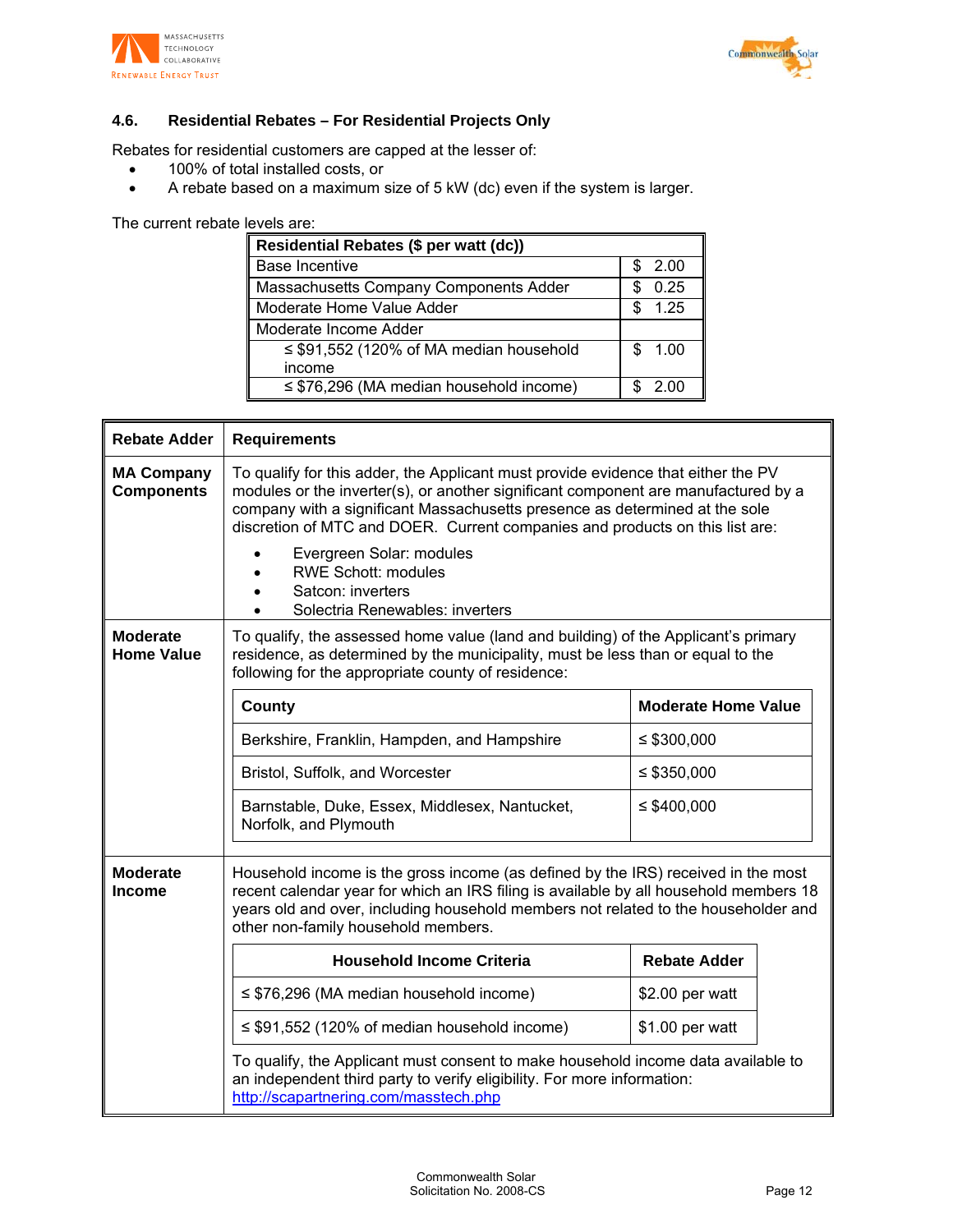



# *If your PV project is residential, skip the following section and proceed directly to Section 5.*

## **4.7. Non-Residential Rebates – For Non-Residential Projects Only**

Rebates for a non-residential project will be capped at the lesser of:

- 100% of total installed costs, or
- A rebate based on a maximum system size of 500 kW even if the system is larger.
- In addition, a single Applicant Entity can be awarded no more than \$1,200,000 in total Commonwealth Solar rebates per calendar year.

The current rebate levels are:

| Non-Residential Rebates for Incremental Capacity (\$ per watt (dc)) |                      |                         |                             |                             |
|---------------------------------------------------------------------|----------------------|-------------------------|-----------------------------|-----------------------------|
| <b>Incremental Capacity</b>                                         | First:<br>1 to 25 kW | Next:<br>> 25 to 100 kW | Next:<br>> 100 kW to 200 kW | Next:<br>> 200 kW to 500 kW |
| Base Incentive                                                      | \$3.25               | \$2.50                  | \$2.00                      | \$1.50                      |
| <b>PLUS: Additions to Base</b>                                      |                      |                         |                             |                             |
| <b>Massachusetts</b><br><b>Company Components</b><br>Adder          | \$0.25               | \$0.25                  | \$0.25                      | \$0.25                      |
| <b>Public Building Adder</b>                                        | \$0.50               | \$0.50                  | \$0.25                      | \$0.25                      |

| <b>Example Project Size (kW) and Rebate</b><br><b>Using Base Incentive and MA Company Component Adder</b> |                        |                         |  |
|-----------------------------------------------------------------------------------------------------------|------------------------|-------------------------|--|
| <b>Project Size</b>                                                                                       | <b>Total Incentive</b> | Rebate Level (~\$/watt) |  |
| 25                                                                                                        | \$87,500               | \$3.50                  |  |
| 50                                                                                                        | \$156,250              | \$3.13                  |  |
| 100                                                                                                       | \$293,750              | \$2.94                  |  |
| 200                                                                                                       | \$518,750              | \$2.59                  |  |
| 300                                                                                                       | \$693,750              | \$2.31                  |  |
| 400                                                                                                       | \$868,750              | \$2.17                  |  |
| 500                                                                                                       | \$1,043,750            | \$2.09                  |  |

| <b>Rebate Adder</b>                    | <b>Requirements</b>                                                                                                                                                                                                                                                                                                                                                 |  |
|----------------------------------------|---------------------------------------------------------------------------------------------------------------------------------------------------------------------------------------------------------------------------------------------------------------------------------------------------------------------------------------------------------------------|--|
| <b>MA Company</b><br><b>Components</b> | To qualify for this adder, the Applicant must provide evidence that either the PV<br>modules or the inverter(s), or another significant component are manufactured<br>by a company with a significant Massachusetts presence as determined at the<br>sole discretion of MTC and DOER. Current companies and products on this list<br>are:                           |  |
|                                        | Evergreen Solar: modules<br><b>RWE Schott: modules</b><br>Satcon: inverters<br>Solectria Renewables: inverters                                                                                                                                                                                                                                                      |  |
| <b>Public Building</b>                 | The Applicant qualifies for this adder if the proposed installation will be located at<br>a facility that is owned by the Commonwealth of Massachusetts, municipalities,<br>state and local agencies, and quasi-public entities, and a public entity pays the<br>electric bills for the facility where the system is proposed. Federal buildings do<br>not qualify. |  |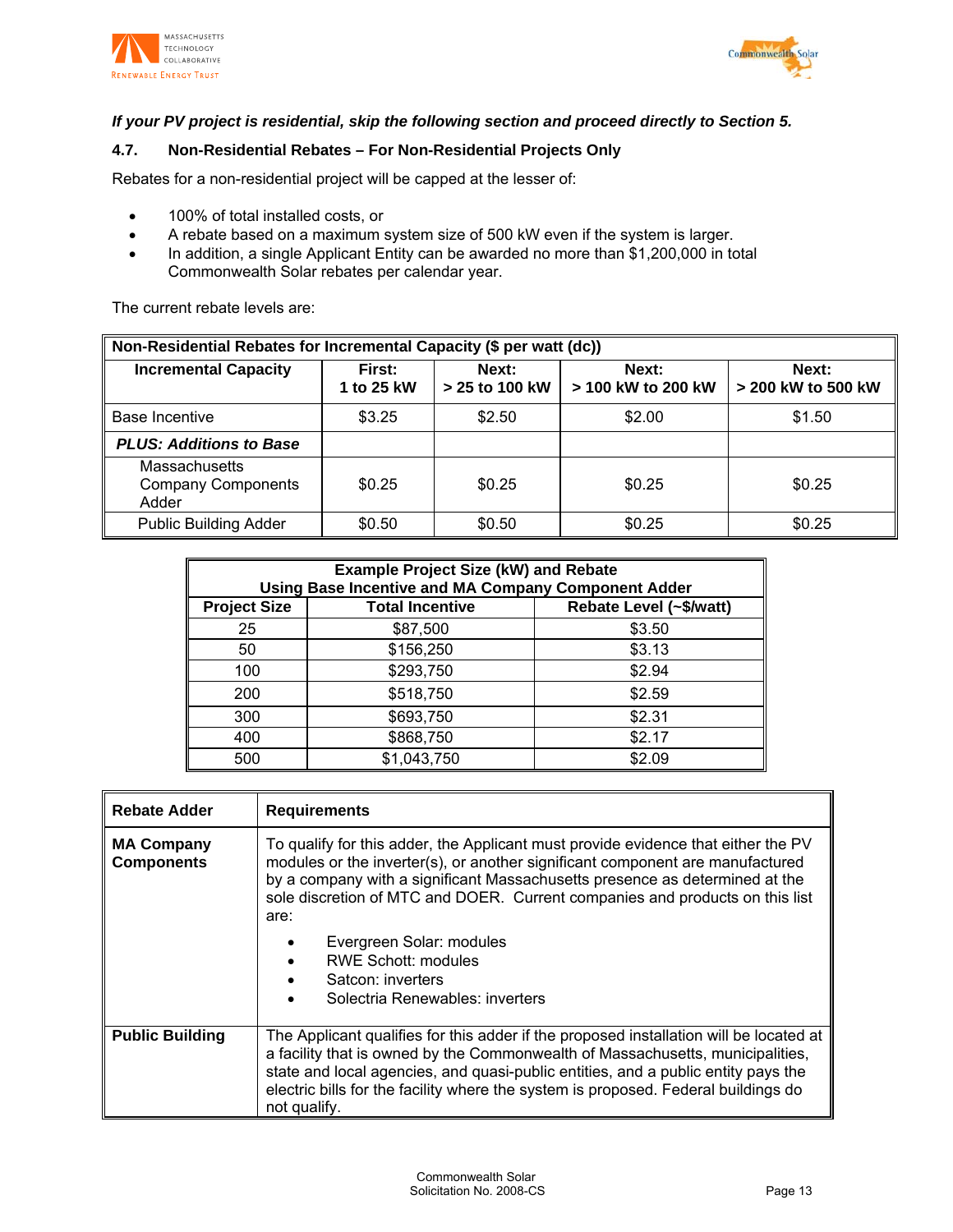



# *5. Application and Payment Process*

The rebate application and payment process involves the following steps:

- First Steps
- Find an Installer
- Prepare and Submit Application
- MTC Review and Approval of Application
- Receive Award Packet and Return Participant's Agreement
- Installation and Interconnection
- Submit Project Completion Form
- Payment Process
- Production Reporting
- Public Education Support

These steps and related responsibilities for entities involved in Commonwealth Solar rebate transactions are discussed below. The following chart illustrates the process once a prospective Applicant is ready to submit an application. The section after the chart provides a detailed description of each of the ten steps listed above including convenient links to the applicable sections of the Commonwealth Solar website.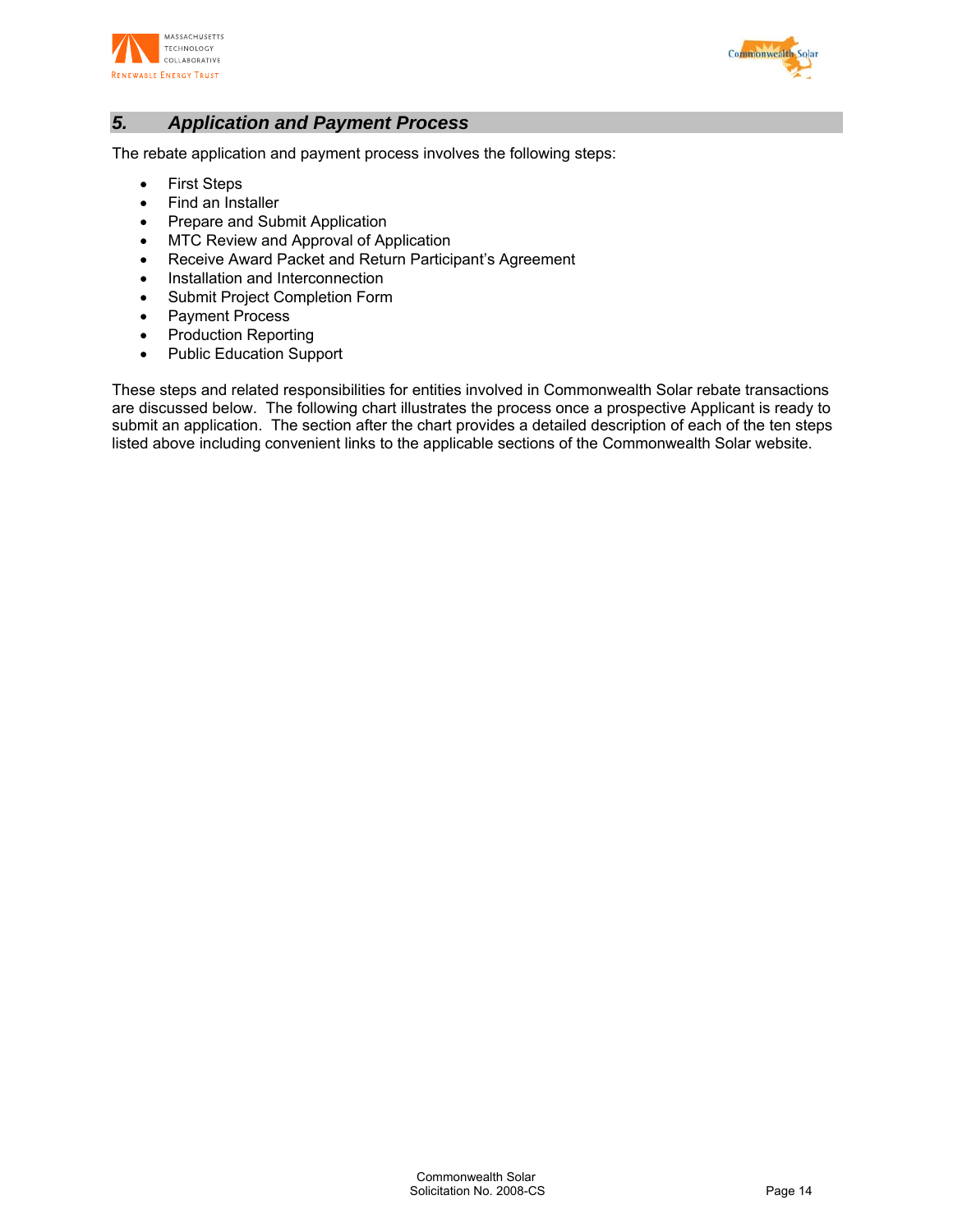



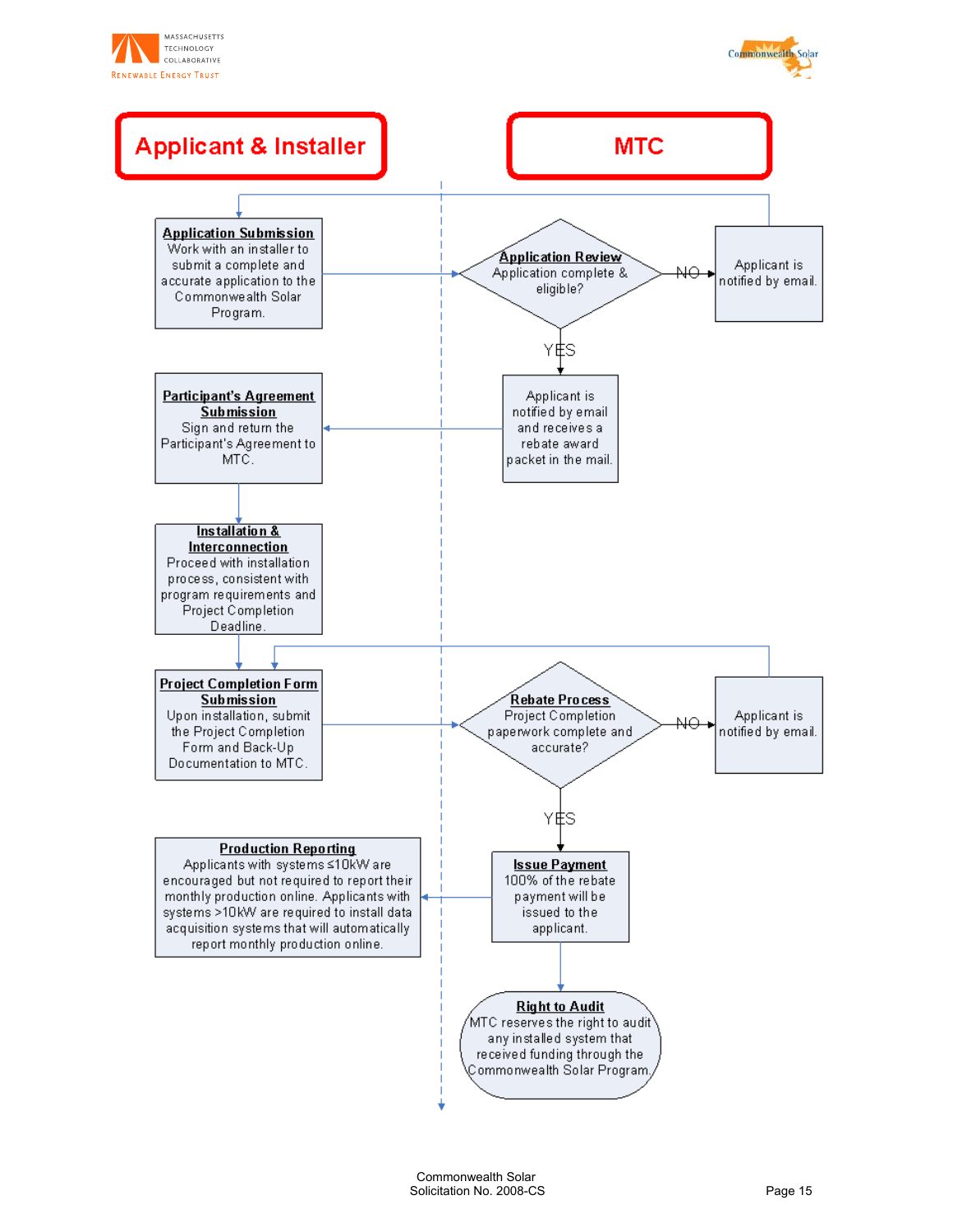



# **5.1. First Steps**

Prior to contacting an Installer, prospective Applicants should:

- **1. Determine Eligibility.** Commonwealth Solar rebates are only available to electricity customers served by Massachusetts investor-owned electric utilities: For information on areas served by investor-owned electric distribution companies: www.masstech.org/solar/one.html
- **2. Determine PV Compatibility with the Site.** Prior to contacting an Installer, prospective Applicants should assess whether a PV project is likely to be compatible with their home or building. For example, successful PV projects require access to sunlight throughout the day. The following is a link to resources that will help prospective Applicants to better understand the characteristics of good sites for a PV project: www.masstech.org/solar/two.html
- **3. Estimate Rebate.** The Commonwealth Solar rebate will cover only part of a project's costs. Prospective Applicants can use the following tools to develop a preliminary estimate of the rebate, project cost, and savings associated with a PV project. http://www.masstech.org/solar/three.html

#### **5.2. Find an Installer**

Prospective Applicants are responsible for selecting an Installer. Installers can help prospective Applicants with a more detailed site and financial assessment. In addition, they will be responsible for providing rebate Applicants with a turnkey service and contract. Prospective Applicants should perform their own due diligence with regard to the experience and qualifications of a potential Installer and its team and make sure that it meets all Commonwealth Solar requirements, including minimum insurance requirements. Refer to the following link for lists of potential Installers that are maintained by independent parties: http://www.masstech.org/solar/four.html

#### **5.3. Prepare and Submit Application**

The selected Installer will prepare the rebate application on behalf of the Applicant. The Applicant will need to assist the Installer by (i) providing support materials, such as an electric bill, (ii) reviewing and approving the application package by signing the application, and (iii) signing relevant contracts. All signatures in the application package *must be* originals. Electronic signatures (*e.g.,* faxes or simulated) will not be accepted.

The application must be completely filled out and include all supporting documentation. A separate application must be submitted for each proposed project. A hard copy of the application must be mailed or delivered to MTC. Applicants are encouraged to use certified mail, or equivalent forms of delivery. It is the sole responsibility of the Installer and Applicant to ensure that the application is complete and is properly submitted.

Applications must be submitted to (certified mail or equivalent forms of delivery are encouraged):

**Commonwealth Solar Massachusetts Technology Collaborative Innovation Center 75 North Drive Westborough, MA 01581-3340** 

The application form and instructions (Attachment A) are available at: www.masstech.org/solar/.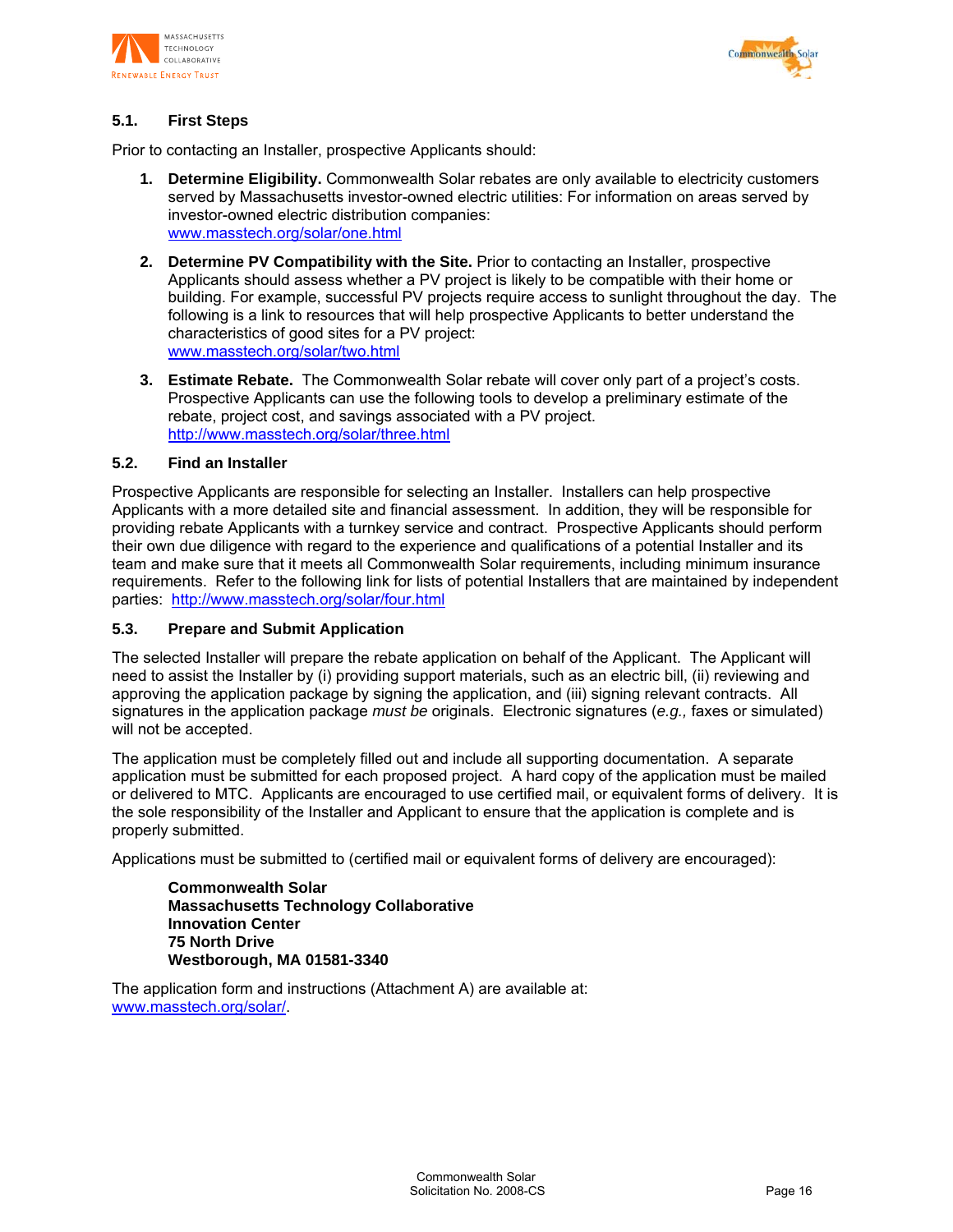



# **5.4. MTC Review and Approval of Application**

Once MTC receives a Commonwealth Solar application, MTC staff reviews each application for original signatures, completeness and accuracy. Funding is available on a first come first serve basis to complete applications.

- **1. Incomplete, Ineligible, or Cap-Exceeded Applications.** Applications that are either incomplete, reflect ineligible projects or Applicants, or result in an Applicant Entity or Installer Entity that exceeds any of the caps described in this manual will not be accepted nor added to the Process Queue for approval until the open issues have been completely rectified to the satisfaction of MTC. Within 30 days of receipt of an incomplete, ineligible, or inaccurate application, MTC will notify the Applicant and Installer. **The submission of incomplete applications will result in significant delays and could result in a lower rebate award.** Incomplete applications will not be returned.
- **2. Complete Applications.** Applicants, and their installers, that submit a complete application and receive a Rebate Award will be notified by email. MTC strives to notify residential Applicants of their Rebate Award within 20 days of receipt of their applications and non-residential Applicants within 30 days.
- **3. Complete Applications, but Available Funding Exceeded.** If a complete application results in the currently available funding for the program to be exceeded, MTC will notify the Applicant via email. At this point, the Applicant's application is placed into the Process Queue, but is essentially on hold until MTC evaluates the program and updates the rebate offerings in the Program Manual. MTC, at its sole discretion, may then offer the Applicant an opportunity to accept any changes to program rebate levels or other rules and maintain its Process Queue position.

MTC reserves the right to inspect sites and/or request additional technical information prior to approving or rejecting applications. In addition, MTC reserves the right to reject any applications that involve Installers that have violated the Minimum Technical Requirements (Attachment D) or project timeframe requirements.

#### **5.5. Receive Award Packet and Return Participant's Agreement**

Once the award has been approved, MTC sends each Awarded Applicant a packet which includes:

- Rebate Award letter (indicates rebate amount, the project completion deadline, etc.)
- Participant's Agreement
- Project Completion Form
- Information Sheet on the Production Tracking System (more info below).

The Participant's Agreement includes the terms and conditions of the Commonwealth Solar rebate. The Awarded Applicant must accept the program terms and conditions by signing and returning the Participant's Agreement with an original signature to MTC prior to beginning work on the applicable PV project. Applicants are encouraged to use certified mail, or equivalent forms of delivery.

The award packet contains the Project Completion Form that the Awarded Applicant must submit to receive their rebate payment once the installation is complete. Awarded Applicants should keep this form in a safe place during the installation process.

#### **5.6. Installation and Interconnection**

After the Applicant has signed and returned the Participant's Agreement to MTC, they can notify their Installer and proceed with the installation and interconnection. Related Minimum Technical Requirements (Attachment D) are available at: www.masstech.org/solar/.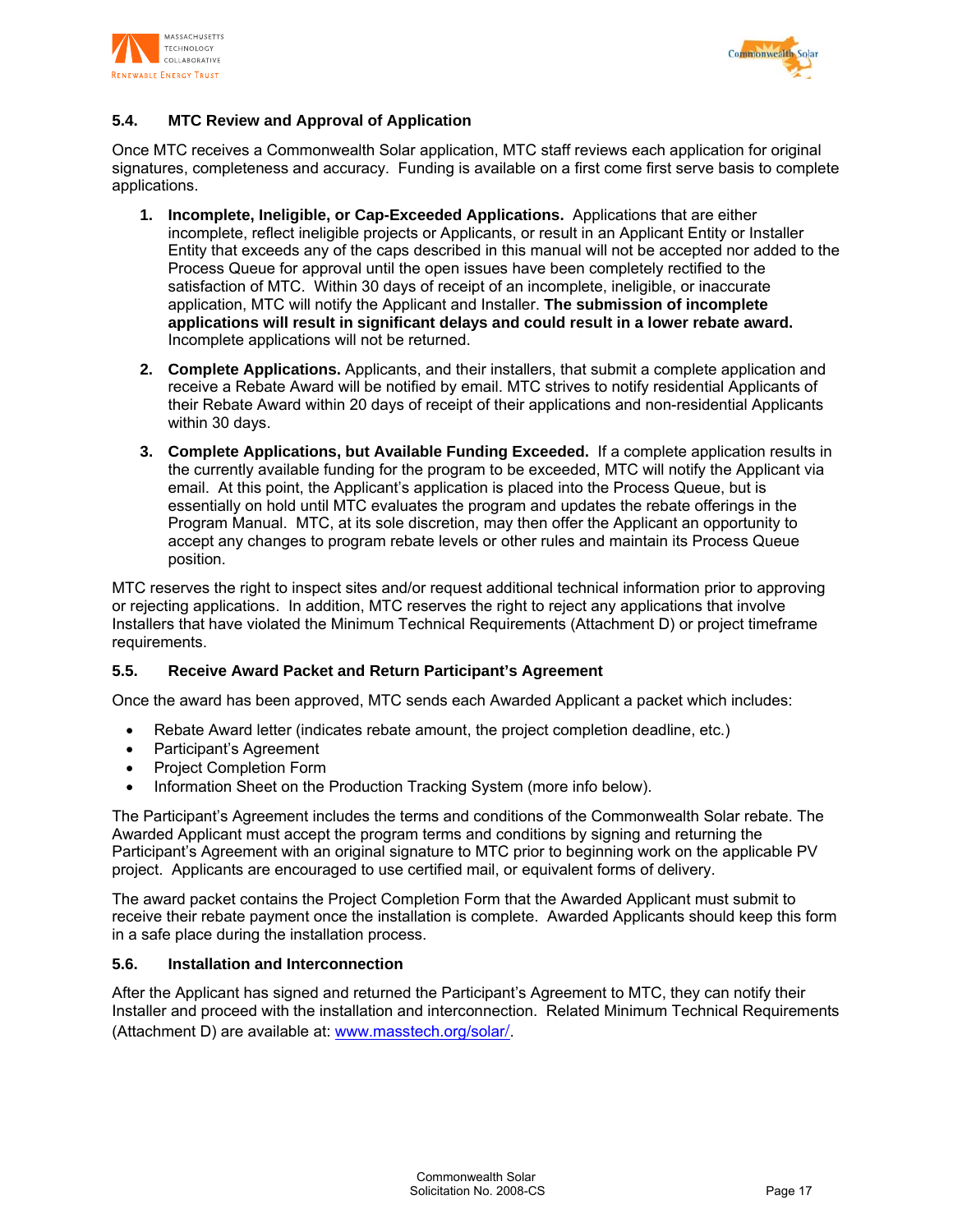



# **5.7. Submit Project Completion Form**

Once the project has been installed and interconnected, the Installer will work with the Awarded Applicant to submit the Project Completion Form and back-up documentation so that the Awarded Applicant can receive the rebate payment. Back-up documentation includes:

- Approval to Interconnection from the electric utility
- Evidence of paid invoices or equivalent
- Evidence that energy efficiency requirements have been fulfilled (if this has not already been done)

In addition, all PV projects receiving a rebate based on a project size of greater than 10 kW must demonstrate that they are set up for Automated Reporting (see Section 5.9 for more info).

MTC staff reviews each Project Completion Form for completeness and accuracy. Hard copies of the Project Completion Form must be mailed or delivered to MTC. Awarded Applicants are encouraged to use certified mail, or equivalent. It is the sole responsibility of the Awarded Applicant to ensure that the Project Completion Form is complete and is properly submitted to MTC.

- **1. Incomplete Project Completion Forms.** Awarded Applicants that submit incomplete (e.g., energy efficiency requirement has not been met) or inaccurate forms will be notified by email. The form will not be approved for payment until it has been completed to the satisfaction of MTC. Incomplete forms will not be returned to the Awarded Applicant.
- **2. Complete Forms.** MTC staff approves each project for payment and issues checks to Awarded Applicants on a rolling basis.

MTC reserves the right to conduct post-installation inspections of PV projects prior to approval for payments.

The rebate payments are contingent on the as-built project complying with the awarded project plan and with the Minimum Technical Requirements (Attachment D). Any changes in scope may affect the rebate amount. In addition, under no circumstances will MTC provide an increased rebate. Furthermore, if the project fails to comply with the Minimum Technical Requirements, MTC may choose to rescind the award.

#### **5.8. Payment Process**

Pending receipt of the Project Completion Form and satisfactory completion of MTC post-installation inspections (if required), the rebate payment is made directly to the Awarded Applicant. MTC expects to pay the installation rebate within 60 days of receipt of all required documentation and completion of a post installation inspection (if applicable). If the Awarded Applicant has not already complied with the minimum energy efficiency requirements, MTC will withhold rebate payment until these requirements have been satisfied.

*Rebates may be considered taxable income by the Internal Revenue Service. MTC is pursuing an exemption from taxation for residential customers from these rebates. However until a ruling is received, all Applicants must provide their social security or tax identification number for tax reporting purposes and the issuance, where applicable of a Form 1099. This information will be kept strictly confidential and is not subject to the Public Disclosure provisions in Section 6 of this Program Manual.* 

#### **5.9. PV System Energy Production Reporting Requirements**

The Production Tracking System (PTS) is used to support the market for Renewable Energy Certificates (RECs) and to help MTC monitor PV project performance. PV project owners may participate in the green power markets by selling the Renewable Energy Certificates (RECs) that are produced by their PV project and accounted for in PTS. MTC recommends that PV projects less than or equal to 10 kW (dc) report to the PTS. For PV projects larger than 10 kW (dc), MTC requires that PV projects automatically report to the PTS for five years.

**1. Voluntary Manual PTS Reporting [PV projects less than or equal to 10 kW (dc)].** Owners (or their designee) of PV projects less than or equal to 10 kW (dc) are encouraged, but not required,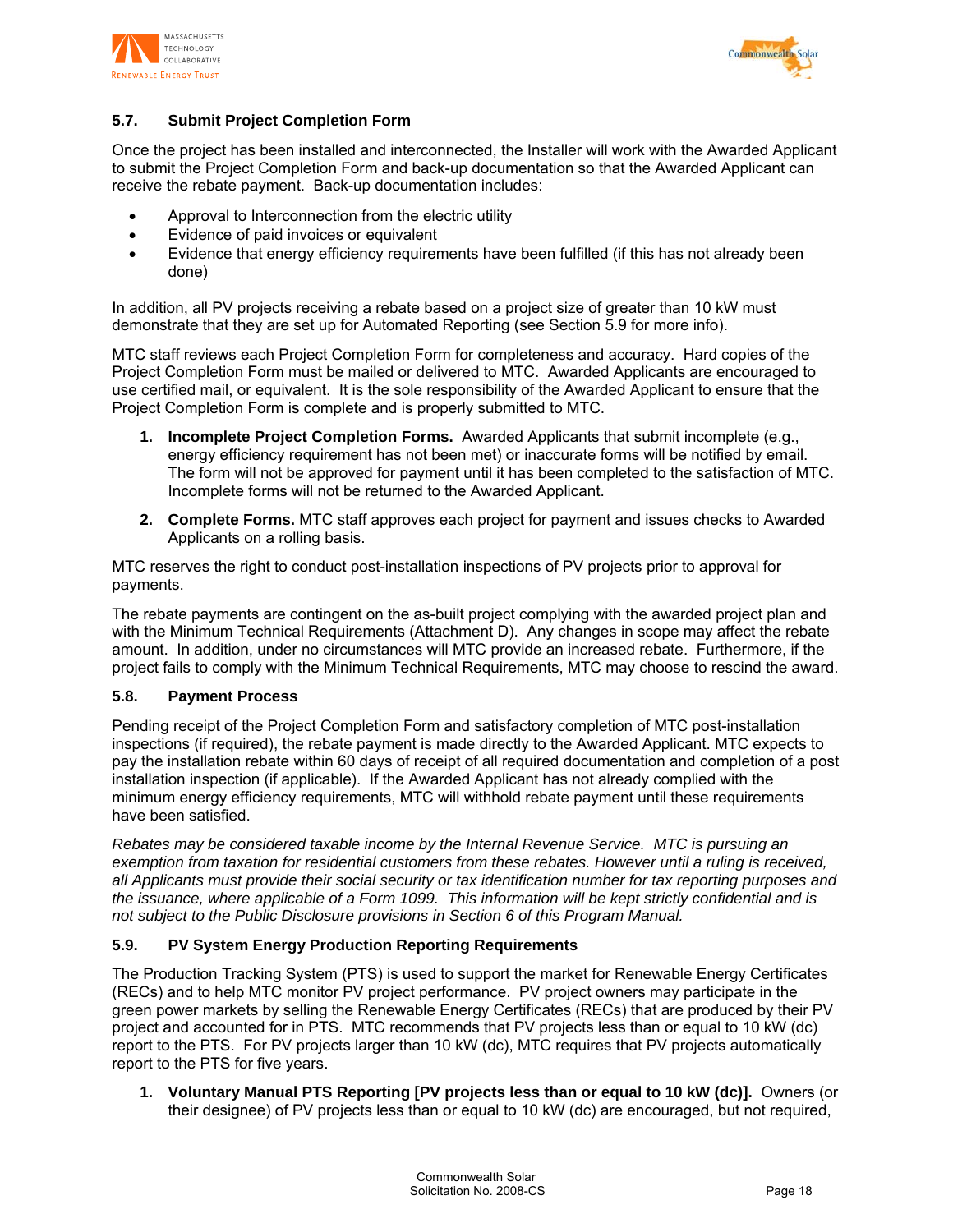



to report the project's electrical output every month to MTC's Production Tracking System (PTS). As part of the award packet, MTC will send an overview of the PTS and a link to instructions on its use to the Awarded Applicant. PTS instructions can also be found on the web at: http://www.masstech.org/solar/PTS.pdf

In summary, reporting to the PTS involves the following steps:

- MTC or the PTS Administrator will email each Awarded Applicant their PTS login information including a username and password. The Awarded Applicant should log in at this time and keep their username and password in a safe place for later use.
- Upon project completion, the PV project owner, or designated representative, must go to the PTS website specified in the instructions and enter all first time data (e.g. date the PV project started producing power).
- Each month, unless using Automated Reporting, the PV project owner, or designated representative must manually enter a meter reading into the website.

Smaller systems may also elect to voluntarily adopt automated reporting.

**2. Mandatory Automated Reporting (systems greater than 10 kW (dc)).** Owners of MTC-funded PV projects greater than 10 kW (dc) are required to use an automated reporting system which meets the requirements described in the link below to report the system's electrical output every month to MTC's Production Tracking System (PTS). This option is only available for systems tracked by a Data Acquisition System (DAS). Typically, an Installer will have more information on Automated Reporting products. For more information on Automated Reporting requirements visit: http://ar.masstech-pts.org/downloads/

#### **5.10. Public Education and Program Evaluation Support**

Rebate Recipients and their Installer are required to provide good faith cooperation with the MTC's public education and evaluation activities, including, but not limited to, providing photos of projects, supporting development of case study materials for public dissemination, and cooperating with MTC or its consultants to schedule and complete site audits.

#### **5.11. Questions and Answers**

Questions concerning this Program Manual should be submitted in *writing* (e-mail, mail, and fax) to the contact listed below. All inquiries should reference the Commonwealth Solar Program Manual. MTC regularly updates a list of relevant questions and answers. It is available on the Commonwealth Solar website: www.masstech.org/solar/. Applicants and Installers are encouraged to visit the website prior to submitting a question. Only answers posted on the website should be treated as MTC's official response to any question. The contact for questions is:

**Commonwealth Solar Massachusetts Technology Collaborative Innovation Center 75 North Drive Westborough, MA 01581-3340**  Email: cs@masstech.org Fax: 508-898-9226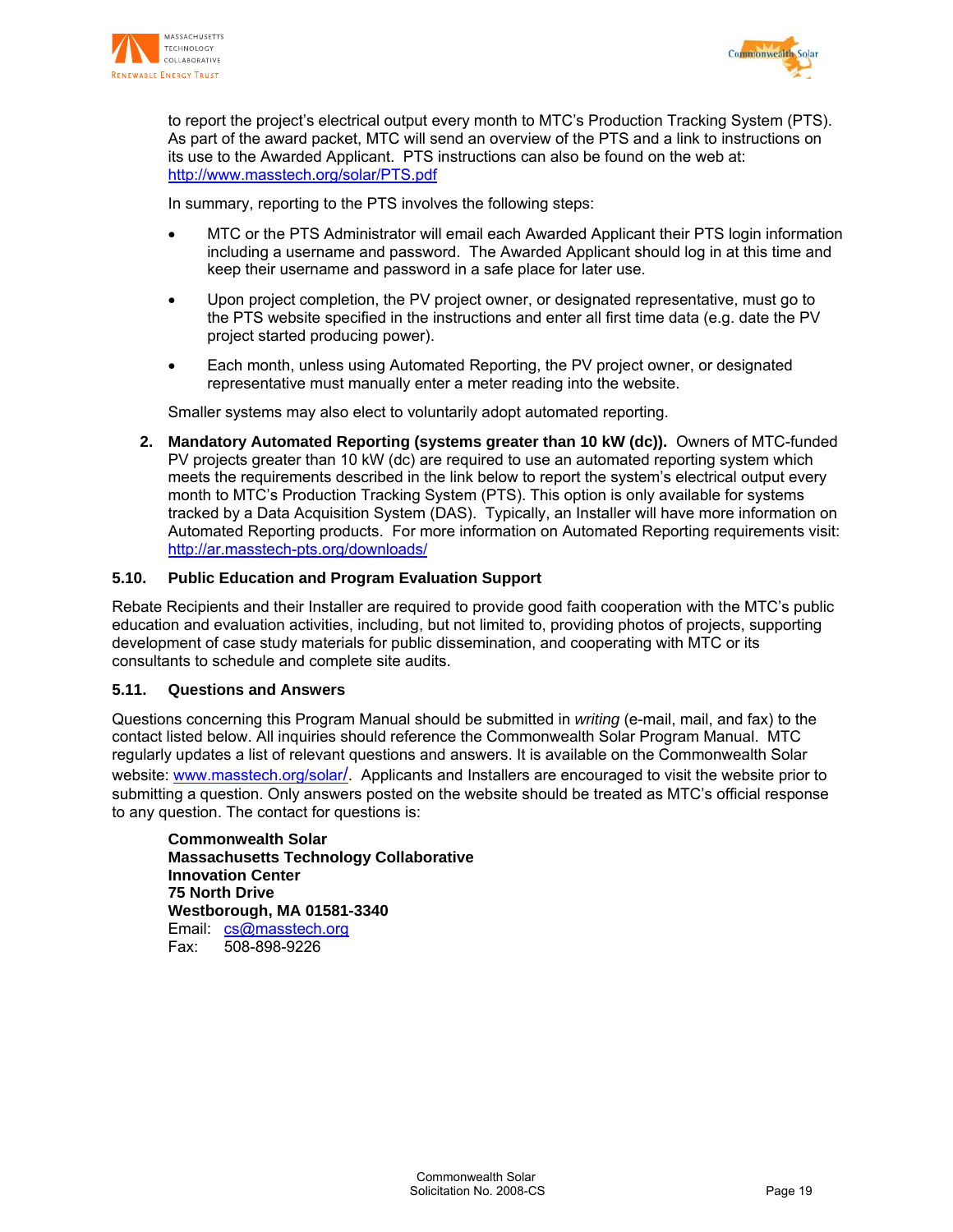



# *6. General Conditions*

# **6.1. Notice of Public Disclosure**

## *6.1.1. General Statement*

Funds awarded are public funds and any information submitted to MTC by the Applicant in response to Commonwealth Solar or generated in relation thereto is subject to public disclosure requirements as set forth in the Massachusetts Public Records Act, M.G.L. c. 66 (the "Public Records Act"), which governs the retention, disposition and archiving of public records. For purposes of the Public Records Act, "public records" include all books, papers, maps, photographs, recorded tapes, financial statements, statistical tabulations, or other documentary materials or data, regardless of physical form or characteristics, made or received by MTC.

The foregoing notwithstanding, "public records" may not include certain materials or data which potentially fall within one of the specifically enumerated exemptions set forth in the Public Records Act or in other statutes, including MTC's enabling act, M.G.L. Chapter 40J. One such exemption that may be applicable to documents submitted by the Applicant in response to Commonwealth Solar is for any documentary materials or data made or received by MTC that consists of trade secrets or commercial or financial information regarding the operation of any business conducted by the Applicant, or regarding the competitive position of such Applicant in a particular field of endeavor (the "Trade Secrets Exemption").

*It is MTC's expectation and belief that the overwhelming percentage of documents it receives from Applicants does not contain any information that would warrant an assertion by MTC of an exemption from the Public Records Act. Applicants should therefore take care in determining which documents they submit to MTC in response to Commonwealth Solar, and should assume that all documents submitted to MTC in response to Commonwealth Solar are subject to public disclosure without any prior notice to the Applicant and without resort to any formal public records request.* 

## *6.1.2. Procedures for Handling Documents Identified as "Sensitive Information."*

In the event that Applicant's response to Commonwealth Solar includes the submission to MTC of documents that Applicant believes may be proprietary in nature and may fall within the parameters of the Trade Secrets Exemption and/or some other applicable exemption, the following procedures shall apply:

- A) At the time of the Applicant's initial submission of documents to MTC, the Applicant must provide a cover letter, addressed to MTC's General Counsel, indicating that it is submitting documents which it believes are exempt from public disclosure, including a description of the specific exemption(s) that Applicant contends is/are applicable to the submitted materials, a precise description of the type and magnitude of harm that would result in the event of the documents' disclosure, and a specific start date and end date within which the claimed exemption applies. If different exemptions, harms and/or dates apply to different documents, it is Applicant's responsibility to provide detailed explanations for each such document.
- B) At the time of the Applicant's initial submission of documents to MTC, the Applicant must also clearly and unambiguously identify each and every such document that it contends is subject to an exemption from public disclosure as "Sensitive Information." It is the Applicant's responsibility to ensure that all such documents are sufficiently identified as "Sensitive Information," and Applicant's designation must be placed in a prominent location on the face of each and every document that it contends is exempt from disclosure under the Public Records Act.

#### *Information submitted to MTC in any form other than a hard copy document will not be subject to the procedures set forth in this Section 6.1. For example, information submitted by e-mail, facsimile and/or verbally will not be subject to these procedures and may be disclosed at any time without notice to Applicant.*

C) Documents that are not accompanied by the written notification to MTC's General Counsel or are not properly identified by the Applicant as "Sensitive Information" at the time of their initial submission to MTC are presumptively subject to disclosure under the Public Records Act, and the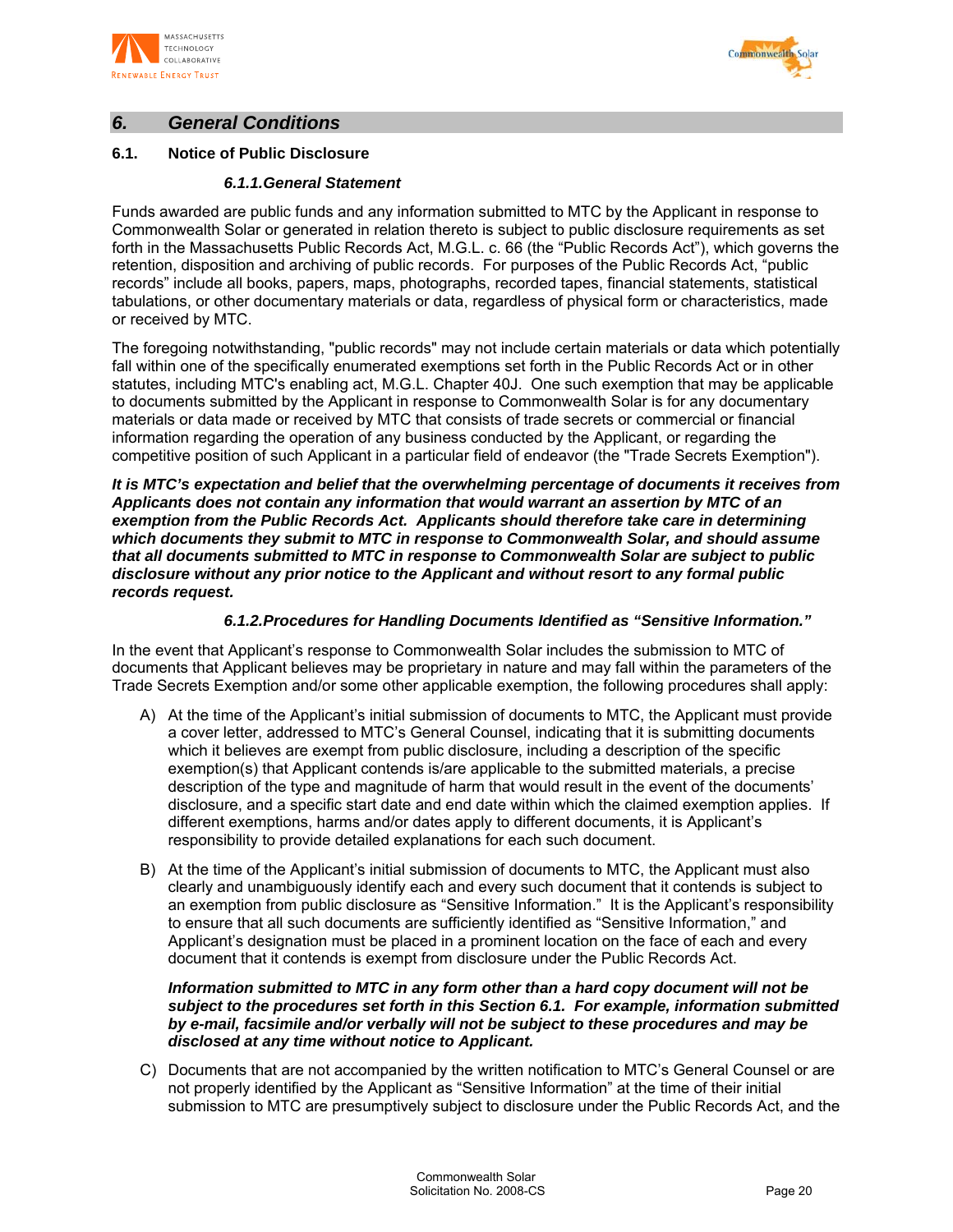



procedures for providing the Applicant with notice of any formal public records request for documents, as set forth below, shall be inapplicable.

- D) At the time MTC receives documents from Applicant in response to Commonwealth Solar, any such documents designated by Applicant as "Sensitive Information" shall be segregated and stored in a secure filing area when not being utilized by appropriate MTC staff for purposes of evaluating the application for funds. By submitting a signed rebate application to MTC, Applicant certifies, acknowledges and agrees that (a) MTC's receipt, segregation and storage of documents designated by Applicant as "Sensitive Information" does not represent a finding by MTC that such documents fall within the Trade Secrets Exemption or any other exemption to the Public Records Act, or that the documents are otherwise exempt from disclosure under the Public Records Act, and (b) MTC is not liable for the subsequent disclosure of any documents submitted to MTC by the Applicant, whether or not such documents are designated as "Sensitive Information" or MTC was negligent in disclosing such documents.
- E) In the event that MTC receives an inquiry or request for documents submitted by Applicant in response to Commonwealth Solar, MTC shall produce all responsive documents without notice to Applicant. In the event that the inquiry or request entails documents that the Applicant has previously designated as "Sensitive Information", the inquiring party shall be notified in writing that one or more of the documents it has requested has been designated by the Applicant as "Sensitive Information", and that a formal, written public records request must be submitted by the requesting party to MTC's General Counsel for a determination of whether the subject documents are exempt from disclosure.
- F) Upon the General Counsel's receipt of a formal, written public records request for documents that encompass materials previously designated by Applicant as "Sensitive Information", the Applicant shall be notified in writing of MTC's receipt of the public records request, and MTC may, but shall not be required to provide Applicant an opportunity to present MTC with information and/or legal arguments concerning the applicability of the Trade Secrets Exemption or some other exemption to the subject documents.
- G) The General Counsel shall review the subject documents, the Public Records Act and the exemption(s) claimed by the Applicant in making a determination concerning their potential disclosure.

*The General Counsel is the sole authority within MTC for making determinations on the applicability and/or assertion of an exemption to the Public Records Act. No employee of MTC other than the General Counsel has any authority to address issues concerning the status of "Sensitive Information" or to bind MTC in any manner concerning MTC's treatment and disclosure of such documents.* 

 *Furthermore, the potential applicability of an exemption to the disclosure of documents designated by the Applicant as "Sensitive Information" shall not require MTC to assert such an exemption. MTC's General Counsel retains the sole discretion and authority to assert an exemption, and he may decline to exert such an exemption if, within his discretion, the public interest is served by the disclosure of any documents submitted by the Applicant.* 

- H) MTC shall provide the requesting party and Applicant with written notice of its determination that the subject documents are either exempt or not exempt from disclosure.
- I) In the event that MTC determines that the subject documents are exempt from disclosure, the requesting party may seek review of MTC's determination before the Supervisor of Public Records, and MTC shall notify the Applicant in writing in the event that the requesting party pursues a review of MTC's determination.
- J) In the event the requesting party pursues a review of MTC's determination that the documents are exempt from disclosure and the Supervisor of Public Records concludes that the subject documents are not exempt from disclosure and orders MTC to disclose such documents to the